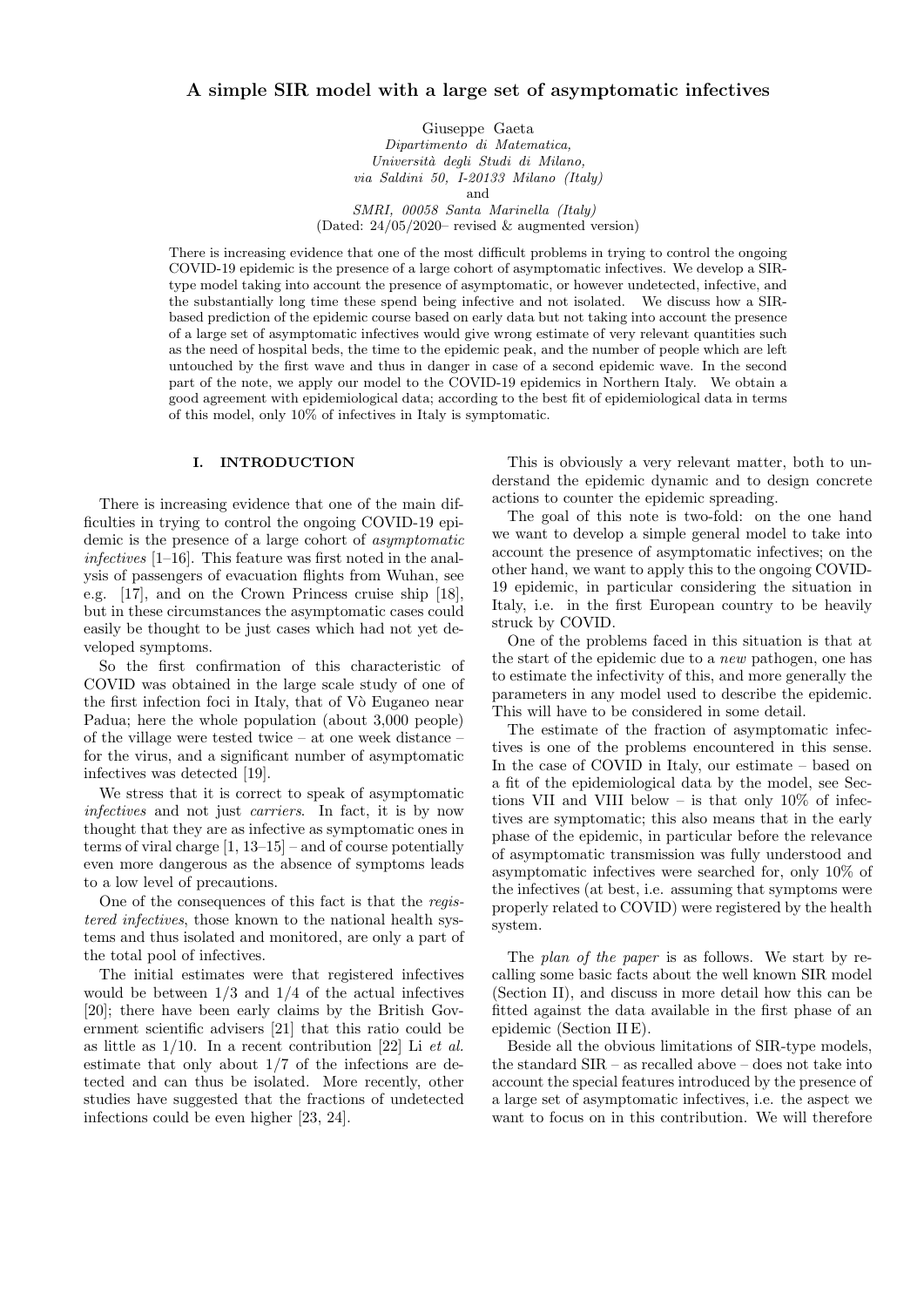develop a SIR-type model taking into account the presence of asymptomatic infectives, and the substantially long time these spend being infective and not isolated; this is called A-SIR, the A standing indeed for asymptomatic (Section III). We also repeat in this context the discussion on how the model parameters can be estimated on the basis of the early stages of the epidemics in that context, see Sections III C and III D (we will find that parameters present in both the two models are fitted in the same way from available data).

We will then come, in Section IV, to one of the main points of our study, i.e. comparing the different predictions of the standard SIR and of the new A-SIR model for a given set of initial-stage epidemiological data (which are coded by the coefficients of a function fitting them). This comparison is made by means of numerical simulations for realistic values of the parameters, but with no reference yet to any concrete case.

One of our main interests is in understanding how relevant it can be to uncover asymptomatic infectives and promptly isolate them; we then study (numerically) how the dynamics is affected by a reduction of the removal time for this class (Section V), as could be obtained by a contact tracing and testing campaign [19].

The discussion so far considered a *generic* infection (providing long-term immunity to recovered patients) with a large set of asymptomatic infectives. In the second part of the paper, we apply our model to the COVID-19 epidemics in Italy (Section VI). In order to do this we first of all have to estimate the model parameters from data in the initial phase; to this aim we use the data from the first half of March and determine our best fit of the epidemiological data through a two-step procedure. This first determines relations between the parameters, reducing these to expressions in terms of the the removal times for symptomatic and asymptomatic patients, i.e. on parameters  $\beta$  and  $\eta$  (see below), and this is obtained based on data for the first week; then data for the second week are used to fit these latter parameters. We do of course also compare these fits with the data in the initial phase, see Section VII. The A-SIR model outperforms the standard SIR model in this respect.

We will naturally also consider the subsequent development of the COVID-19 epidemics, but in order to do this we will have to consider the different sets of measures taken on March 8 and March 23 by the Italian Government and based on *social distancing*; these will be taken into account by means of a *reduction of the contact rate* parameter in the model. The amount *r* of reduction will be a fitted parameter (Section VIII).

With a suitable choice of r, we get a rather good agreement between the dynamic of our model and epidemiological data up to mid-May (i.e. the time of writing of this paper), see Figures 9 and 10.

We will end the paper by a discussion of some relevant general points and by conclusions (Section IX); we anticipate here the main ones:

(*i*) there is a marked difference between the stan-

dard SIR dynamics and the dynamics of the A-SIR model, i.e. the one taking into account the presence of a large class of asymptomatic infectives;

(*ii*) in the case of the COVID-19 epidemic in Italy, assuming a ratio of symptomatic to total infections of  $\xi = 1/10$  yields a good agreement between the model and epidemiological data.

We stress that our estimate of the ratio  $\xi$  is – as far as we know – the first one given on the basis of a theoretical model and not just of statistics. On the other hand, it agrees with the current estimates given by health agencies and physicians.

It is maybe useful to also anticipate what are our conclusions about the consequences of the "marked difference" mentioned in item (*i*) above. We find – in Section IV – that a standard SIR analysis in a situation where the A-SIR model applies, would make three substantial errors: (*a*) The number of (symptomatic) infectives needing Hospital care would be over-estimated; (*b*) The time before the epidemic peak so the time available to prepare the health system to face it would be over-estimated; (*c*) The number of people not touched by the epidemic wave, so still in danger if a second wave arises, would be overestimated. It is rather clear that each of these errors would have substantial practical consequences.

In an Appendix, we will also discuss how the presence of asymptomatic infectives affects our estimate of the *basic reproduction number* (usually denoted as  $R_0$ ); this might explain why many national health agencies were caught short by the rapid rise in COVID-19 cases.

Our discussion will include a number of small deviations from the central development; these will be given in the form of Remarks. The symbol *⊙* will signal the end of a Remark.

# **II. THE SIR MODEL**

The classical SIR model for the dynamics of an infective epidemic providing permanent immunity to those who have already been infected and recovered [25–31] describes a homogeneous and isolated population of *N* individuals by partitioning them into three classes: each individual can be either susceptible (*S*), infected and infective  $(I)$ , or removed  $(R)$  from the epidemic dynamics (that is, either recovered, dead, or isolated). We denote by  $S(t)$ ,  $I(t)$  and  $R(t)$  the populations of these classes at time *t*; by assumption,  $S(t) + I(t) + R(t) = N$  for all *t*.

The model is described by the equations

$$
dS/dt = -\alpha SI
$$
  
\n
$$
dI/dt = \alpha SI - \beta I
$$
  
\n
$$
dR/dt = \beta I.
$$
\n(1)

In the following, the parameter

$$
\gamma = \beta/\alpha \tag{2}
$$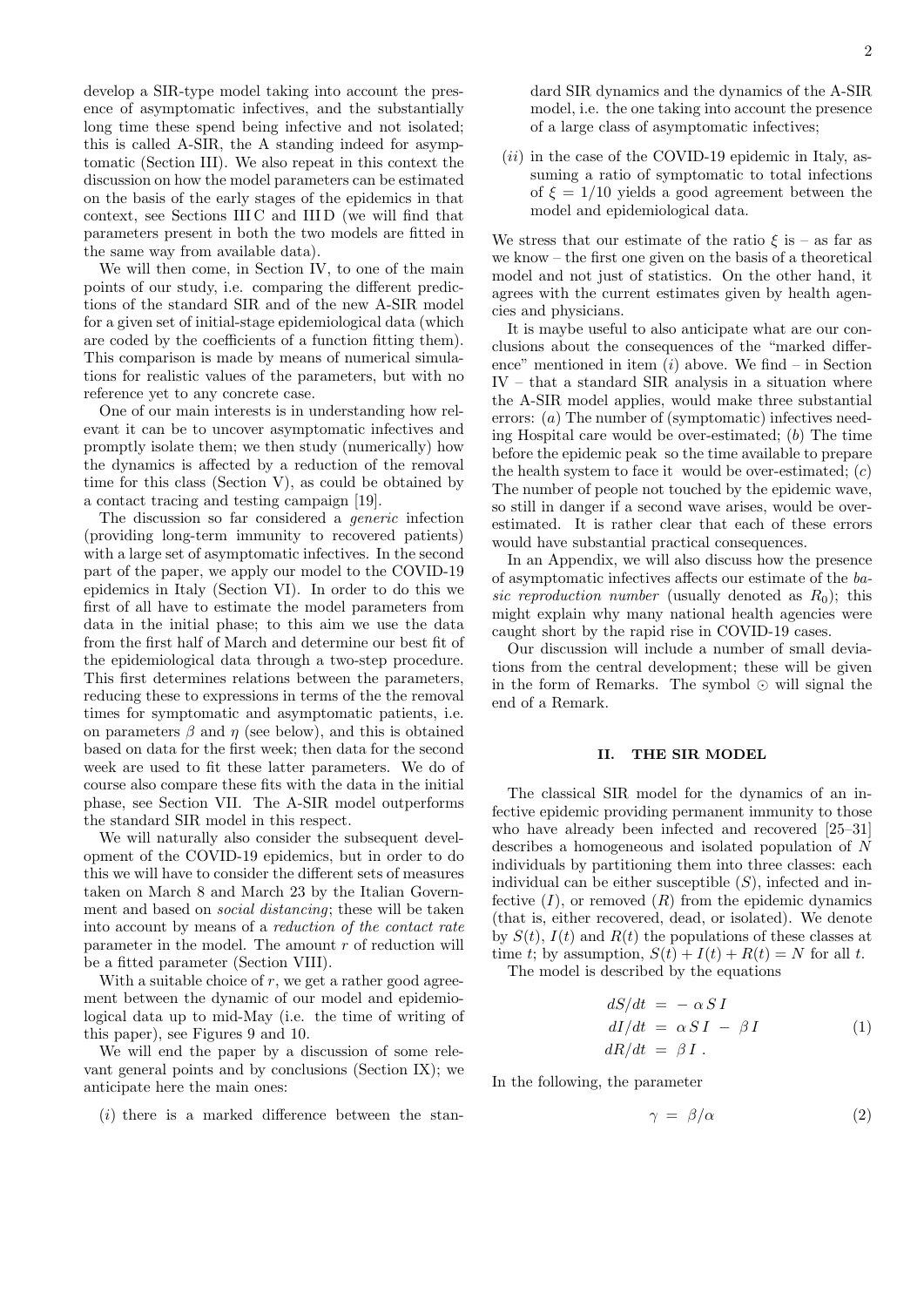will have a special relevance.

This model is well known, but we recall here some of its features both for the sake of completeness and with the purpose of comparing these with those for the new model to be introduced below. Further detail on the SIR model can be found in textbooks [27–31].

We would like to stress a relevant general point. As mentioned above, the SIR model (and more generally SIR type models) assume that we have an isolated population, and that individuals react to the pathogen and interact socially in a homogeneous way. In physicists' language, this is a *mean field* theory, i.e. in common language all individuals characteristics are erased, and real individuals are replaced by an "ideal" type corresponding to the average over the population. It goes without saying that these assumptions are not only radical, but also non realistic: individuals in any population differ for age, health state, and contact network. On the other hand, when – as in a starting epidemic which is overwhelming the sanitary system – we have scarce data (and available data are not organized in the way they should be in a laboratory experiment) it has the advantage of providing a qualitative description, whose quantitative predictions can be compared with experiment also if fed with the scarce and rough available data.

In other words, we agree that e.g. an epidemic model on a network [32–34] would be more realistic, but on the one hand we doubt that the available data allow to identify the existing network at this stage[53], and on the other hand we would not like to have predictions which depend on the (unknown) features of this network. We will thus be satisfied with working with SIR-type models.

**Remark 1.** Note that according to eqs. (1), an infected individual is immediately infective. For most infections this is not realistic, of course, but if the delay is substantially smaller that the characteristic removal time  $\beta^{-1}$ , we get a good approximation and still keep to a very simple model with all its advantages for qualitative discussion. The same remark will also apply to the A-SIR model, to be introduced and discussed in Section III be- $\log$ 

Note also that the SIR equations (1) stipulate that we have a constant population; in practical terms, this means we are considering an epidemic developing over a short enough timespan, i.e. such that one can disregard deaths and new births. In particular the latter provide new fuel to the susceptible class and thus if the epidemic goes on for a long time related terms should be included in the model; this may led to the presence of an *endemic state* [27]. *⊙*

# **A. Epidemic dynamics, epidemic peak and total number of infections**

It is immediately apparent that in the SIR model the number of infected will grow as long as

$$
S \geq \gamma \tag{3}
$$

thus  $\gamma$  is also known as the *epidemic threshold*. The epidemic can develop only if the population is above the epidemic threshold.

The ratio

$$
R_0 \; := \; \frac{S_0}{\gamma} \tag{4}
$$

is known as the *basic reproduction number* (BRN), or also *basic reproduction rate*, and is an estimate of how many new infections are originated from a single infective in the initial phase of the epidemic [35–37]. (In fact, the first equation in (1) says that there are  $\alpha SI(\delta t)$  new infections in a time interval  $\delta t$ , and each infective is such for an average time  $\beta^{-1}$ .)

The parameters  $\alpha$  and  $\beta$  describe the contact rate and the removal rate; they depend both on the characteristics of the pathogen and on social behavior. For example, a prompt isolation of infected individuals is reflected in raising  $\beta$ , a reduction of social contacts is reflected in lowering *α*, and both these actions raise the epidemic threshold  $\gamma$ . If this is raised above the level of the total population *N*, the epidemic stops (which means the number of infected individuals starts to decrease, albeit new individuals will still be infected). The same effect can be obtained by reducing the population *N* (keeping  $\alpha$  and  $\beta$ constant), i.e. by partitioning it into non-communicating compartments, each of them with a population below the epidemic threshold.

**Remark 2.** Albeit strictly speaking these predictions only hold within the SIR model, and surely the exact value of the threshold refers to this model only, the mechanism at play is rather general, and similar behaviors are indeed predicted by all kind of epidemic models. *⊙*

One can easily obtain the relation between *I* and *S* by considering the equations governing their evolution in (1) and eliminating *dt*; this provides

$$
dI/dS = -1 + \gamma/S. \tag{5}
$$

Upon elementary integration this yields (note we always write "log" for the natural logarithm)

$$
I = I_0 + (S_0 - S) + \gamma \log(S/S_0) ; \qquad (6)
$$

with  $I_0$ ,  $S_0$  the initial data for  $I(t)$  and  $S(t)$ ; unless there are naturally immune individuals (which is not the case for new infections),  $S_0 = N - I_0 \simeq N$ .

As we know (see above) that the maximum *I<sup>∗</sup>* of *I* will be reached when  $S = \gamma$ , we obtain from (6) an estimate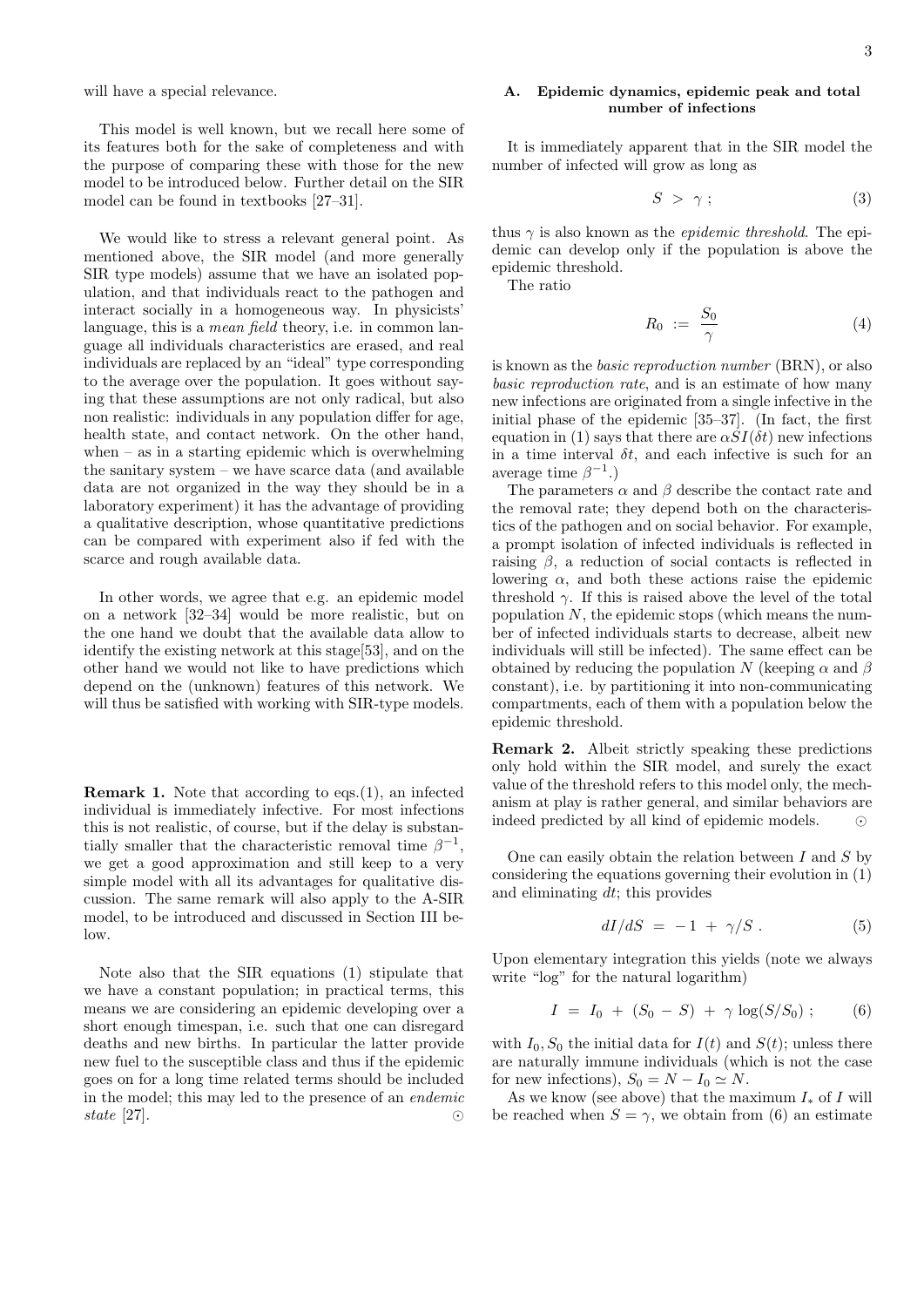of the level of this maximum; i.e. writing  $\gamma = \sigma N$  (with  $\sigma$  < 1) this reads

$$
I_* = [1 - \sigma - \sigma \log(1/\sigma)] N . \qquad (7)
$$

Note that we do *not* have an analytical estimate of the time needed to reach this maximum; see below.

It follows from (7) that increasing  $\gamma$ , even if we do not manage to take it above the population *N*, leads to a reduction of the epidemic peak; if we are sufficiently near to the epidemic threshold, this reduction can be rather relevant also for a relatively moderate reduction of *α* and thus increase of *γ*.

The formula (6) also allows to obtain an estimate for another parameter describing the severity of the epidemics, i.e. the total number of individuals  $R_\infty$  which are infected over the whole span of the epidemics. In fact, the epidemic is extinct (at an unknown time  $t = T_0$ ) when  $I = 0$ ; the number of susceptibles  $S_{\infty}$  at this stage is provided there by the (lower) root of the equation

$$
I_0 + (S_0 - S) + \gamma \log(S/S_0) = 0 ;
$$

as noted above  $I_0 \simeq 0$ ,  $S_0 \simeq N$ , and we can simply look at

$$
(N - S_{\infty}) + \gamma \log(S_{\infty}/N) = 0.
$$
 (8)

This is a transcendental equation, but it is easily solved numerically if  $\gamma$  is known. The sought for number of overall infected individuals  $R_\infty$  is of course provided by

$$
R_{\infty} = N - S_{\infty} . \tag{9}
$$

**Remark 3.** In the case of a small epidemic, we have  $S_{\infty}/N \simeq 1$ , and we can expand the logarithm in a Taylor series; in this way we get  $S_\infty = (3 - 2N/\gamma)N$ . See also<br>Section IIC below. Section II C below.

Another key quantity is the *speed* at which the epidemic dynamics develops, and in particular the time *t<sup>∗</sup>* at which *I* reaches its maximum value *I∗*, and the time  $t_{\infty}$  needed for *I* to get to zero (and  $S(t_{\infty}) = S_{\infty}$ , of course). In this case one can not get an analytical estimate, but it is possible to describe how this depends on the values of  $\alpha$  and  $\beta$  for a given population level *N* and initial conditions  $\{S_0, I_0, R_0\}$ . In fact, the equations (1) are invariant under the scaling

$$
\alpha \to \lambda \alpha \ , \ \beta \to \lambda \beta \ , \ t \to \lambda^{-1} t \ . \tag{10}
$$

(Note that the inverse scaling of *β* and *t* is enforced by the very physical meaning of *β*, which is the inverse of the characteristic time for the removal of infectives.)

The meaning of  $(10)$  is that if we manage to reduce  $\alpha$ by a factor  $\lambda$ , even in the case  $\beta$  is also reduced and thus  $\gamma$ remains unchanged, the speed of the epidemic dynamics is also reduced by a factor  $\lambda$ . On the other hand, it is clear from the equation for  $dS/dt$  in (1) that reducing  $\alpha$ reduces the speed at which new infective appear; if the removal rate  $\beta$  is unchanged, this will make that *I* grows slower and reaches a lower level. See Figure 1 in this regard.



FIG. 1: Effect of changing the parameters  $\alpha$  and  $\beta$  with constant  $\gamma$  on the SIR dynamics. Numerical solutions to the SIR equations with given initial conditions are computed for different choices of  $\alpha$  and  $\beta$  with constant ratio  $\gamma = \beta/\alpha$ . In particular we have considered  $N = S_0 = 5*10^7$ ,  $I_0 = 10^2$ , and  $\alpha = \alpha_0 = 10^{-8}, \ \beta = \beta_0 = 10^{-1}$  (solid curve);  $\alpha_1 = (3/4)\alpha_0$ , *β*<sub>1</sub> = (3/4)*β*<sub>0</sub> (dashed curve);  $\alpha_2 = (1/2)\alpha_0$ ,  $\beta_2 = (1/2)\beta_0$ (dotted curve). The vertical scale is in terms of the maximum  $I_* \approx 2.39 * 10^7$  attained by  $I(t)$ . This is attained, in the three runs, at times *t*<sub>0</sub>  $\simeq$  36.70, *t*<sub>1</sub> = (4/3)*t*<sub>0</sub> ≈ 48.94 and  $t_2 = 2t_0 \approx 73.41$  respectively.

#### **B. Early dynamics**

The SIR equations are nonlinear, and an analytical solution of them turns out to be impossible; they can of course be numerically integrated with any desired precision *if* the initial conditions *and* the value of the parameters are known.

In the case of well known infective agents (e.g. for the influenza virus) the parameters are known with good precision, and indeed Health Agencies are able to forecast the development of seasonal epidemics with good precision. Unfortunately this is not the case when we face a new virus, as for COVID-19.

Moreover, when we first face a new virus we only know, by definition, the early phase of the dynamics, so parameters should be extracted from such data.[54] We will thus concentrate on this initial phase, with  $I(t)$  and  $R(t)$ rather small, and try to obtain approximate analytical expressions for the dynamics; the purpose will be to estimate the parameters  $\alpha$  and  $\beta$  – and thus also the epidemic threshold  $\gamma$  – in this case.

**Remark 4.** Albeit we do *not* expect, for various reasons, the SIR model to provide a good description of the dynamics when the infection produces a large number of asymptomatic carriers, having an estimate of these parameters will be needed to compare the predictions which one would extract from the standard SIR model in such circumstances with those obtained by the modified model we will consider later on, see Section III. As for the reasons to expect the SIR model to perform poorly in the presence of a large set of asymptomatic carriers, these have to do both with the practical implementation and with intrinsic limitations of the model. As for the first type, in practice we estimate the model's parameters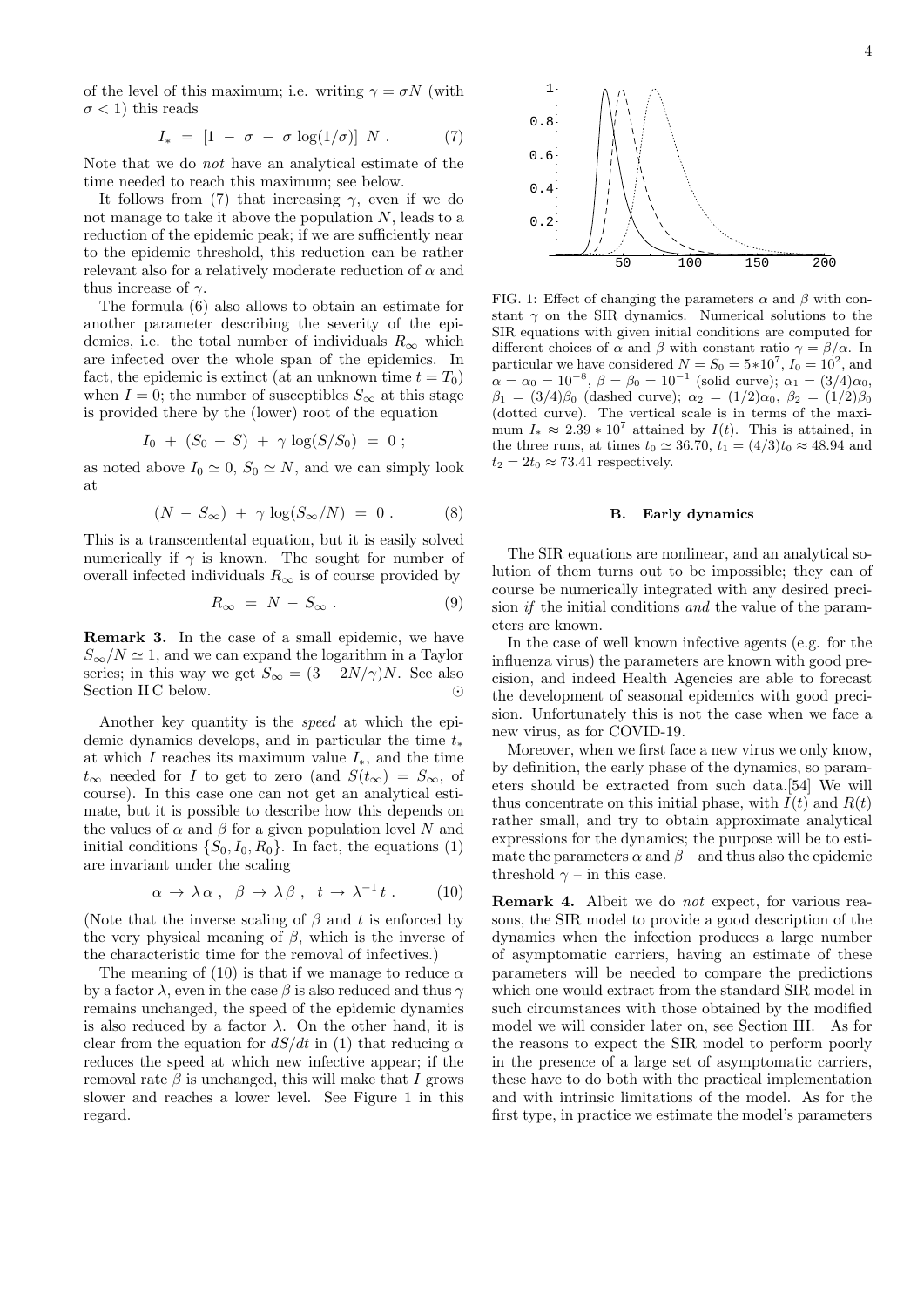5

by epidemiological data based only on *registered* (thus mostly symptomatic) infectives; if these are only a small part of the infectives, the estimates of the parameters will be grossly different from the true ones. As for the intrinsic limitations of standard SIR in this setting, we will come back to this point at the end of Section III A, in Remark 12. *⊙*

## **C. KMK approximate equations and their exact solution**

In the case of "small epidemics" there is a way to obtain an analytical expression for the solutions to the SIR equations or more precisely to the approximate equations valid in the limit of small  $R/\gamma$ ; this is associated to the names of Kermack and McKendrick [25], and we will therefore refer to it as the KMK method. (This is very classical, and is discussed here for the sake of completeness.)

What matters more here, the expression obtained in this way is also an analytical expression holding *in the initial phase* of any epidemics, small or large, i.e. – as we will discuss in a moment – until  $R(t) \ll \gamma$ .

Thus such an analytical expression can be compared to *early* epidemiological data and used to estimate the unknown parameters  $\alpha$  and  $\beta$ , and hence the fundamental parameter  $\gamma$ . Once this is done, the model can be studied numerically (or, if we are  $-$  as has to be hoped  $-$  in the favorable situation where  $N \simeq \gamma$ , one can set predictions on the basis of the "small SIR epidemic" model) – recalling of course that the SIR model itself is far too simple to be reliable in a situation where the actions undertaken have heavy consequences on public health – in order to have some kind of estimate of the length of the epidemics and of other relevant outcomes, such as the numbers *I<sup>∗</sup>* and  $J_{\infty}$  considered above.

It should be noted that we do not have full knowledge about the number of infective people at each time; the best we can have is the number of people who are hospitalized or however registered by the health system. Assuming that infective people are immediately isolated, this provides an estimate (actually from below) of *R*(*t*). Thus we should be able to compare the predictions for the removed class with epidemiological data, and in order to do this we should focus on  $R(t)$ . We stress that his problem was already clear to Kermack and McKendrick [25], see e.g. the discussion in Murray [27], and that we will basically follow their idea albeit with a relevant difference, which will allow for a simpler fit of the data.

Putting together the equations for *S* and for *R* in (1), we have  $dS/dR = -S/\gamma$ , which of course provides

$$
S(R) = S_0 e^{-(R - R_0)/\gamma} . \tag{11}
$$

We can proceed similarly with the equations for *I* and for *R*, getting  $dI/dR = -1 + S/\gamma$ , where now *S* should be thought of as a function of *R* through (11). Solving this equation we get

$$
I(R) = I_0 + S_0 (1 - \exp[-(R - R_0)/\gamma]) - (R - R_0).
$$
\n(12)

We are however interested in the temporal dynamics of the model. In order to do this, we can substitute for  $I = I(R)$  using (12) in the equation for  $dR/dt$  in (1); moreover we will look at the variable

$$
P(t) := R(t) - R_0 , \qquad (13)
$$

which of course satisfies  $P(0) = 0$  and  $dP/dt = dR/dt$ . In this way we have

$$
I(P) = I_0 + S_0 \left( 1 - e^{-P/\gamma} \right) - P \ . \tag{14}
$$

Plugging now this into the third equation of (1), we finally get

$$
\frac{dP}{dt} = \beta \left[ I_0 + S_0 \left( 1 - e^{-P/\gamma} \right) - P \right]. \tag{15}
$$

This is a transcendental equation and can *not* be solved exactly. However, as long as  $P/\gamma \ll 1$ , i.e. as long as  $R(t)$ is well below the epidemic threshold, we can replace the exponential by (a suitable truncation of) its Taylor series expansion.

**Remark 5.** In textbook discussions, it is usually required to consider a *second order* Taylor expansion; this guarantees that counter-terms preventing the exponential explosion of  $R(t)$  (and thus the violation of the condition  $R(t) \ll \gamma$  are present, and allows to obtain an analytical expression for  $R(t)$  – solution of the approximate SIR equations for  $R/\gamma \ll 1$  – valid at *all times*. This is, more precisely, in the form

$$
R(t) = \frac{\alpha^2}{S_0} \left[ \phi + k_1 \tanh \left[ \frac{k_1 \beta}{2} t - k_2 \right] \right], \quad (16)
$$

where we have written  $\phi := (S_0/\gamma - 1)$  and  $k_1$  and  $k_2$  are explicitly given by

$$
k_1 = \sqrt{\phi^2 + 2(S_0/\gamma^2)(N - S_0)}; \ k_2 = k_1^{-1} \operatorname{arctanh}(\phi) \tag{17}
$$

As we assume there is no natural immunity, we can take  $S_0 \approx N$ , obtaining  $k_1 \approx \phi$  and hence slightly simpler complete expressions. *⊙*

**Remark 6.** In particular, in this case the maximum of  $R'(t)$  – and hence of  $I(t)$ , see (1) – is obtained at time

$$
t_* = \frac{2 \, \arctanh(\phi)}{\beta \, \phi^2} \; ;
$$

as our result holds for the "small epidemics",  $\phi$  is small and we can write

$$
\widetilde{t}_* \ \simeq \ \frac{2}{\beta \phi} \ + \ \frac{2}{3} \frac{\phi}{\beta} \ .
$$

Note that  $t_*$  is therefore rapidly decreasing with  $\phi$  (for small  $\phi$ ). On the other hand, looking back at (7), and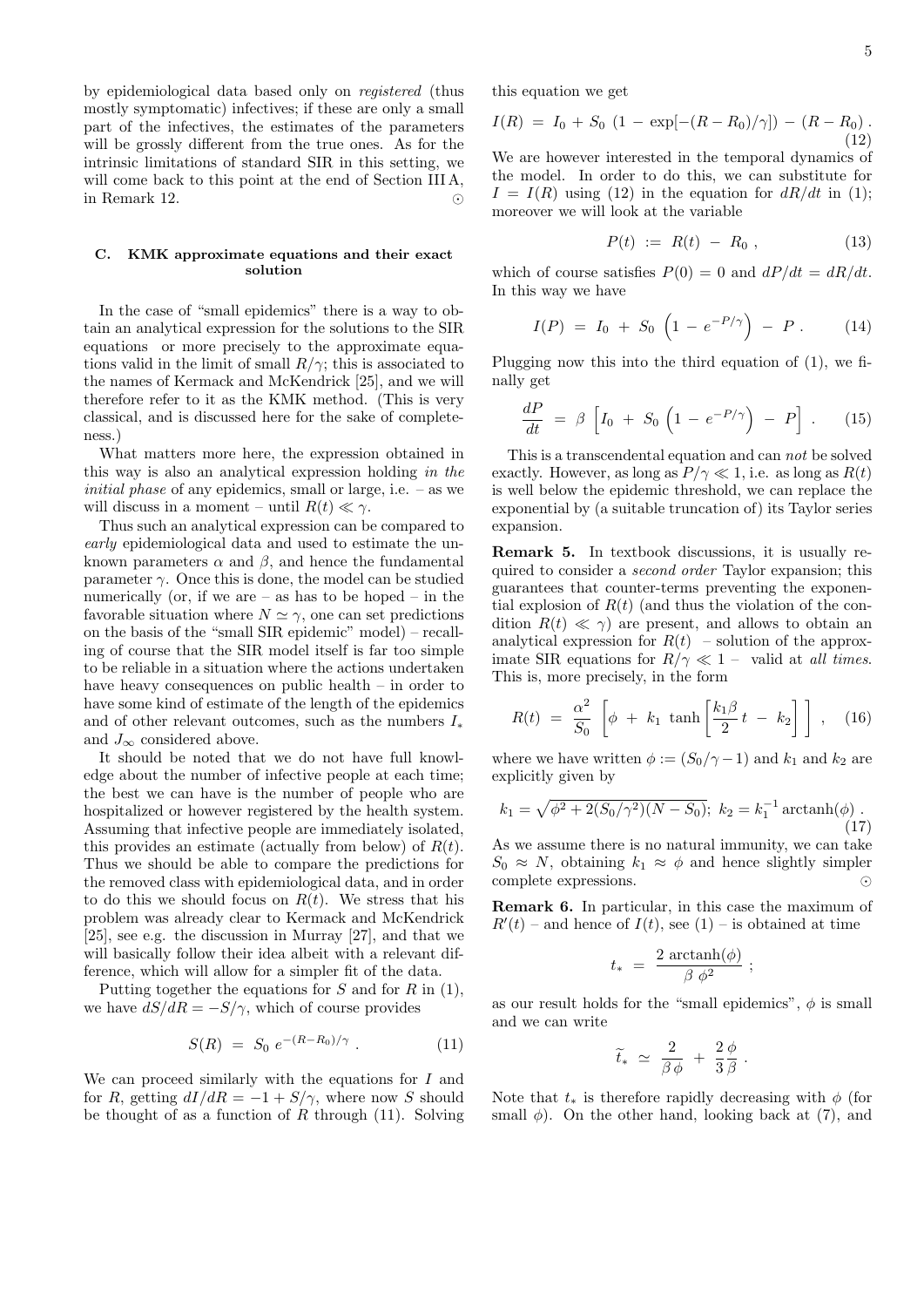noticing that in terms of the notation used there  $\sigma =$  $1/(1 + \phi)$ , we obtain immediately that  $I_*$  grows with  $\phi$ . *⊙*

**Remark 7.** This also means that if one would be able to tune the parameters  $\alpha$  and  $\beta$  (and hence  $\phi$ ) there would be a contrast between trying to have a low *I<sup>∗</sup>* and hence a small  $\phi$ , and trying not to have the epidemic running for too long – which can be devastating on social and economic grounds. If, on the other way, the priority from the temporal point of view is on slowing down the epidemic, e.g. to have the time to prepare the health system facing the peak, a small  $\phi$  should be pursued.  $\odot$ 

### **D. Small time solution of the KMK equations**

We have seen in Section II C that a full solution of the KMK model is equivalent to a full solution of eq. (15), and if we have a small epidemic then the solution is well approximated – *at all times* – by (16).

Here we are less ambitious: when the epidemic is just starting, we can in any case only fit the initial phase of the epidemic, which shows an exponential increase of  $R(t)$ , and correspondingly we can expand the exponential in (15) at *first* order in  $P/\gamma$ . This yields the equation

$$
\frac{dP}{dt} = \beta \left[ I_0 + \left( \frac{S_0}{\gamma} - 1 \right) P \right], \quad (18)
$$

with initial condition  $P(0) = 0$ . This is immediately solved to give

$$
P(t) = I_0 \frac{\exp[\beta (S_0/\gamma - 1) t] - 1}{(S_0/\gamma - 1)} . \tag{19}
$$

Introducing the parameter, which we stress is now *not* assumed to be small,

$$
\phi \; := \; \frac{S_0}{\gamma} \; - \; 1 \; , \tag{20}
$$

the above is more simply written as

$$
P(t) = \frac{I_0}{\phi} \left[ e^{\beta \phi t} - 1 \right] , \qquad (21)
$$

and finally we get

$$
R(t) = R_0 + \frac{I_0}{\phi} \left[ e^{\beta \phi t} - 1 \right] . \tag{22}
$$

As expected this – at difference with  $(16)$  – is not saturating but just expanding exponentially, and thus cannot be valid for all times, but only for *t* sufficiently small (even for small  $\phi$ ).

The expression (22) can then be expanded in series to give the small *t* expression of the solution, which can be fitted against experimental data thus determining (some of) the parameters, see Section II E below.

**Remark 8.** It is relevant for the following of our discussion to note that the solution (22) can be obtained also in a different way, i.e. noticing that in the initial phase of the epidemic the number of susceptibles vary very little and can thus be considered as constant,  $S(t) \simeq S_0$ . Within his approximation, and writing again  $\phi = (S_0/\gamma - 1)$ , the SIR equations reduce to

$$
\begin{cases}\n dI/dt = \beta \phi I \\
dR/dt = \beta I\n\end{cases} ;
$$
\n(23)

this is a linear system, and it is promptly solved to yield indeed (22).

Note this approach is actually simpler than the one followed above (so the reader may wonder why we have not taken this immediately), but on the one hand the procedure given above is along the lines of the tradition of SIR analysis, and on the other hand having seen that derivation gives us more confidence that a rough approach as this one provides the same results as a more refined one; this will be of use dealing with more complex models, where the Kermack-McKendrick approach can not be followed, see Section III C below. *⊙*

#### **E. Fitting the SIR parameters**

Note that the solution (22) depends on three parameters, i.e.  $\beta$ ,  $I_0$  and  $\phi$ , which in turn depends on the known number  $S_0 \simeq N$  and on the unknown parameter *γ*. None of the parameters  $\{\beta, \phi, I_0\}$  is known, but *β* can be directly estimated on the basis of medical data as it corresponds to the inverse of the typical removal time (for trivial infections, this corresponds to the time of healing; in the case of COVID it is the time from infection to isolation), and similarly once we fix a time  $t = 0$ the number  $I_0$  can be estimated *a posteriori* looking at epidemiological data for the next few days and depending on our estimate of *β*.

In order to estimate the parameters on the basis of the measurements of *R*, we can work either on *R* itself, or on its logarithm. That is, we have two alternative – but obviously equivalent – ways to proceed.

**(a)** *Working on the time series for R*(*t*). We fit the time series around  $t_0$  by

$$
R(t) = r_0 + r_1 t + \frac{1}{2} r_2 t^2 ; \qquad (24)
$$

Having these coefficients  $r_k$ , we can compare with the series expansion for  $R(t)$  given by  $(22)$ , which is just

$$
R(t) = R_0 + (\beta I_0) t + \frac{1}{2} (\beta^2 I_0 \phi) t^2.
$$
 (25)

We obtain easily that – using also the definition of  $\phi$  $(20)$  – our parameters and the associated parameter  $\gamma$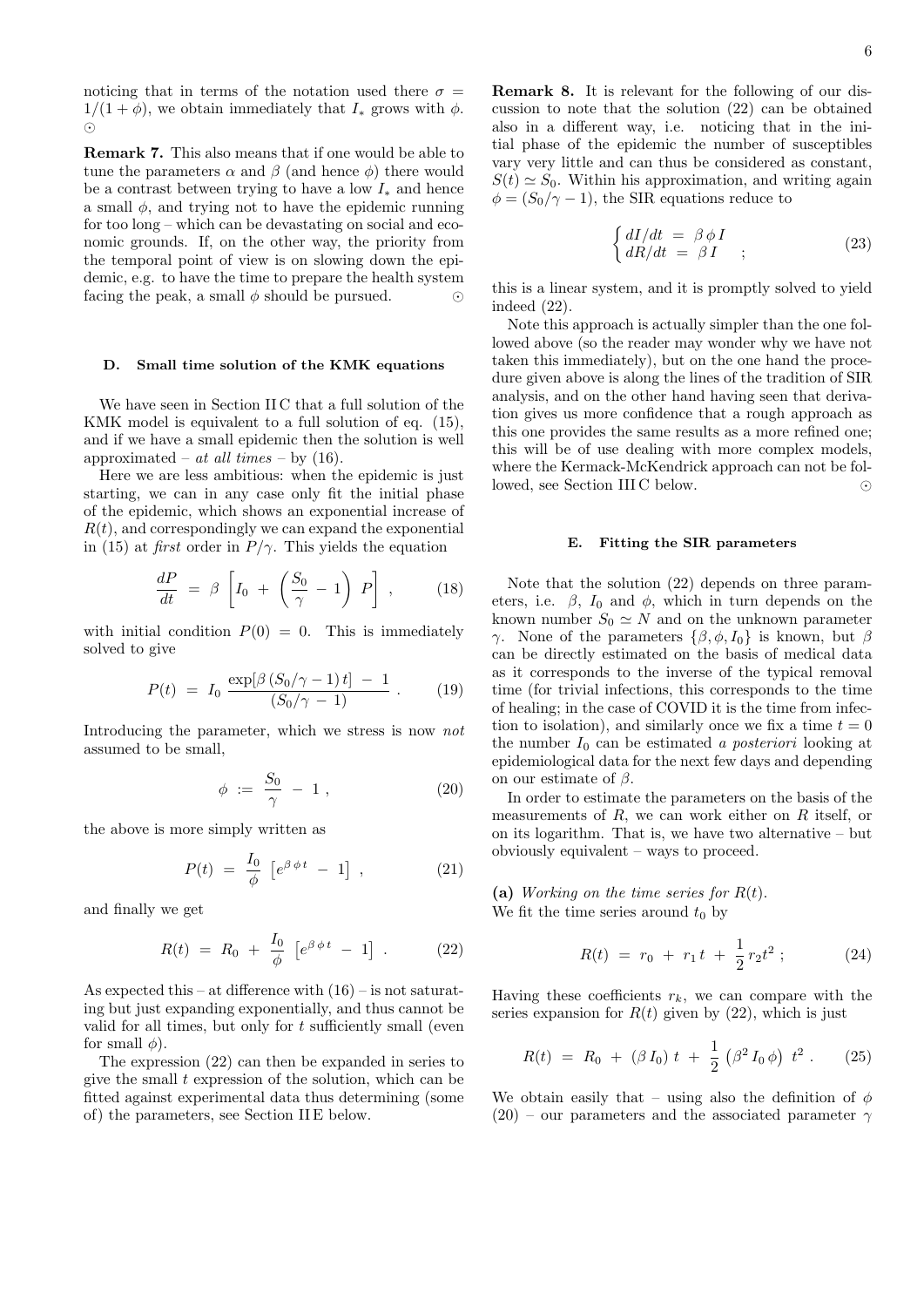are given by

$$
R_0 = r_0, I_0 = \frac{r_1}{\beta}, \phi = \frac{r_2}{r_1 \beta};
$$
  

$$
\gamma = \frac{\beta S_0 r_1}{\beta r_1 + r_2}.
$$
 (26)

#### **(b)** *Working on the time series for*  $log(R(t))$ *.*

As  $R(t)$  grows – in the early phase – in a substantially (but not exactly, see above) exponential way, one usually deals with data in logarithmic form; that is one has a fit for  $log[R(t)]$ , say of the form

$$
\log[R(t)] = A + Bt + \frac{1}{2}C t^2.
$$
 (27)

Comparing with the series expansion of  $\log[R(t)]$  for *R* as in (22), i.e.

$$
\log[R(t)] = \log(R_0) + \beta \frac{I_0}{R_0} t - \frac{1}{2} \left( \frac{\beta I_0}{R_0} \right)^2 \left( 1 - \phi \frac{R_0}{I_0} \right) t^2 , \quad (28)
$$

we obtain that the  $I_0$ ,  $\phi$  and  $\gamma$  parameters can be estimated as

$$
R_0 = e^A , I_0 = \frac{B}{\beta} e^A , \phi = \frac{B^2 + 2C}{\beta B} ;
$$
  

$$
\gamma = \frac{\beta S_0 B}{\beta B + B^2 + 2C} .
$$
 (29)

We stress again that our estimates for the parameters depend on our estimate for the leading parameter *β*.

This concludes our discussion of the standard SIR model.

# **III. A MODEL WITH ASYMPTOMATIC INFECTIVES**

It may happen to have an epidemic such that a rather large fraction of infected people are actually asymptomatic, but still fully infective; this appears to be the case for COVID-19.[55]

A little reflection shows that the presence of a large population of asymptomatic infectives, or however of infectives which show only very mild symptoms, easily thought not to be related with the concerned infective agent, changes the dynamics in two – contrasting – ways:

• On the one hand, asymptomatic infectives are a formidable vehicle of contagion, as they have no reason to take special precautions, and get in contact with a number of people which themselves do not take the due precautions (which would be taken in the case of an individual with evident symptoms);

• On the other hand, assuming once the infection is ceased the infected (including of course asymptomatic ones) have acquired permanent immunity, they contribute to group immunity reached once the population of susceptibles falls below the epidemic threshold.

We are thus going to study how the SIR dynamics is altered by the presence of a large class of asymptomatic infectives.

**Remark 9.** An obvious but important Remark is in order here. If we find out that known infectives are only a fraction  $\xi$  < 1 of the total infectives, this means that on the one hand the mortality rate (number of deceased over number of infected) is actually smaller by the same factor. On the other hand, the total number of infected persons is increased by a factor  $\xi^{-1}$ , so that it looks more difficult to stop the spreading of the epidemics, and the final number of infected will be quite large.

In this respect, one should however remember that the total number of casualties does not depend only on the total number of individuals with symptoms but also on the number of patients needing Intensive Care (for the COVID epidemic in China this was estimated at 20 % of hospitalized patients [38, 39]; in Italy this fraction reached 10% at peak time, albeit in the most affected regions the number was higher [40–42]) and on the availability of such care; from this point of view, slowing down the pace of the epidemics can substantially lower the death toll even if the total number of affected individuals remains the same. *⊙*

#### **A. The A-SIR model**

We will formulate a very simplified model of SIR type, where infective people are either symptomatic or asymptomatic. A more refined subdivision of their state would be more realistic, but the discussion of this simple case will suffice to show how to proceed in a more general setting.[56]

In our model we still assume permanent immunity of individuals who have been infected and recovered, and constant population. We also assume that – as in the classical SIR – infected individuals are immediately infective (see Remark 1 in this regard). We will have susceptibles *S*(*t*) in a unique class, but two classes of infected and infective people: symptomatic  $I(t)$  and asymptomatic  $J(t)$ ; and similarly two classes of removed people: formerly symptomatic removed  $R(t)$  and formerly asymptomatic removed (mostly passing unnoticed through the infection)  $U(t)$ . Symptomatic infectives are removed by the epidemic dynamics through isolation (in hospital or at home) at a removal rate  $\beta$  (thus with typical delay  $\beta^{-1}$ , while asymptomatic people are removed from the epidemic dynamics mostly through spontaneous recovery, at a recovery rate  $\eta \ll \beta$ , thus after a typical time  $\eta^{-1} \gg \beta^{-1}$ ; detecting asymptomatic infectives leads to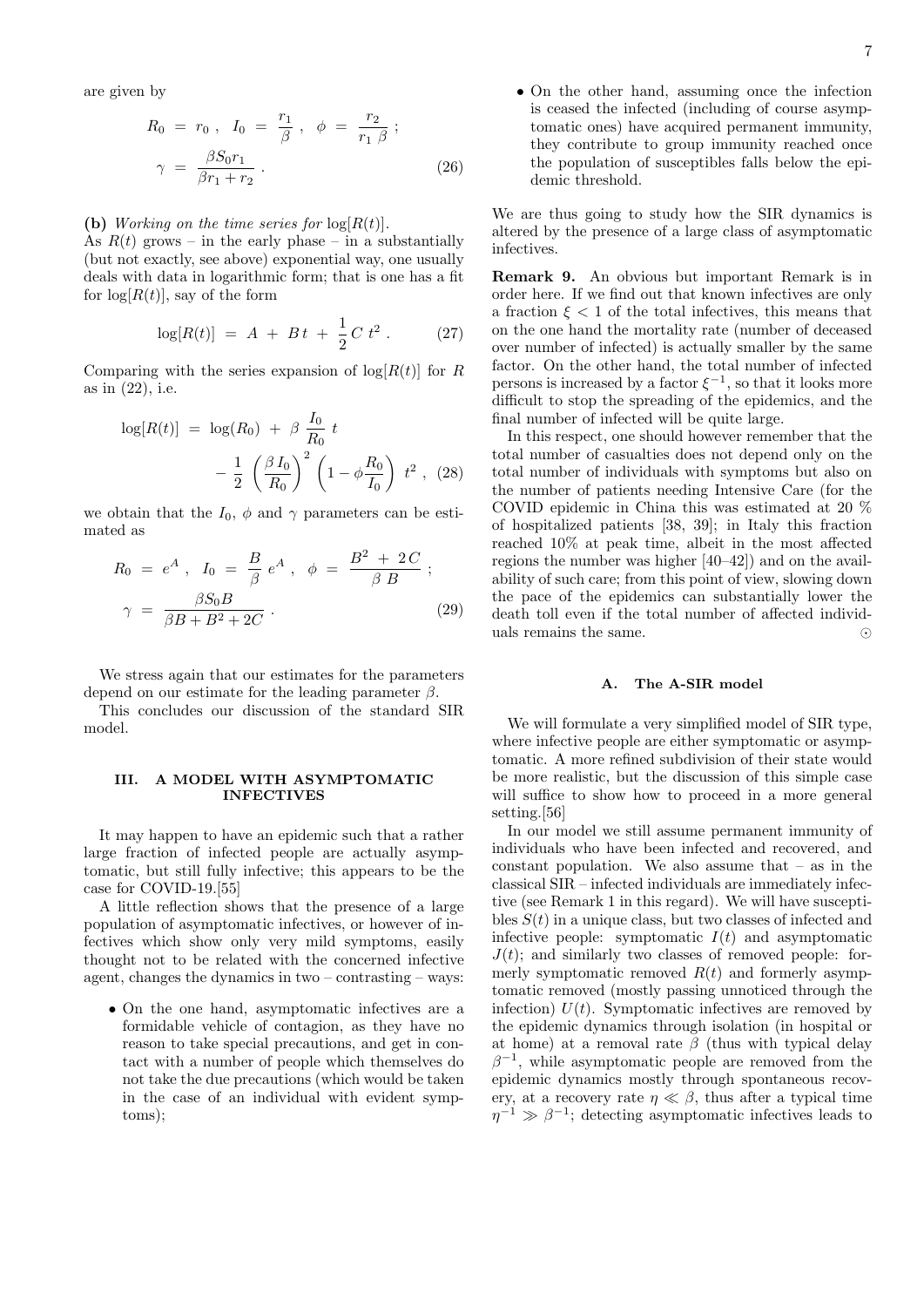their isolation before healing, and thus to a reduction in *η −*1 .

We assume that both classes of infected people are infective in the same way, and that an individual who gets infected belongs with probability  $\xi$  to the class  $I$  and with probability  $(1 - \xi)$  to the class *J*.

Our model, which we will call A-SIR (Asymptomatic-SIR) will then be

$$
dS/dt = -\alpha S(I+J)
$$
  
\n
$$
dI/dt = \alpha \xi S(I+J) - \beta I
$$
  
\n
$$
dJ/dt = \alpha (1-\xi) S(I+J) - \eta J
$$
 (30)  
\n
$$
dR/dt = \beta I
$$
  
\n
$$
dU/dt = \eta J.
$$

Note that the last two equations amount to an integral, i.e. are solved by

$$
R(t) = R_0 + \beta \int_0^t I(\tau) d\tau,
$$
  

$$
U(t) = U_0 + \eta \int_0^t J(\tau) d\tau;
$$
 (31)

thus they can be considered as "reconstruction equations", and we will focus on the first three equations in (30). Moreover, the total population  $N = S + I + J +$  $R + U$  is constant.

**Remark 10.** The fact that asymptomatic infectives are as infective as symptomatic ones is not at all obvious. In the case of COVID-19 it appears we are exactly in this situation [1, 13–15]; in any case this will be our working hypothesis. *⊙*

**Remark 11.** An alternative writing for the equations (30) is also possible, and in some case convenient. We denote by

$$
K(t) = I(t) + J(t) \tag{32}
$$

the total number of infectives, and by

$$
x(t) = I(t)/K(t) \tag{33}
$$

the fraction of symptomatic infectives; obviously the fraction of asymptomatic ones will be  $y(t) = J(t)/K(t)$  $1 - x(t)$ .

By standard algebra the (first three) equations (30) for the A-SIR dynamics are then rewritten in terms of these variables as

$$
dS/dt = -\alpha SK
$$
  
\n
$$
dK/dt = \alpha SK - [\beta x + \eta (1 - x)] K
$$
 (34)  
\n
$$
dx/dt = \alpha S (\xi - x) - (\beta - \eta) (1 - x).
$$

This writing also stresses that albeit  $\xi$  is a constant, the fraction *x* of symptomatic infectives is a *dynamical variable*. *⊙*

**Remark 12.** We can now better discuss, in the light of the previous Remark 11, what are the intrinsic reasons which make that we expect the standard SIR model to perform poorly in describing an epidemic with a large number of asymptomatic infectives (see Remark 4 above). As already recalled, one would expect *β* to correspond to the inverse of the average removal time for registered infectives; however, once the presence of asymptomatic – and in particular undetected – infectives is ascertained, this could be corrected by accepting as *β* a weighted average *B* of the removal times for symptomatic and asymptomatic (that is, of *β* and *η* in the A-SIR model). But as we have just seen in Remark 11, the fraction *x* of symptomatic infectives is a dynamical variable, hence the parameter *B* should vary with time depending on the internal dynamics of the system (which is described by A-SIR, not by SIR), and hence we would be outside the proper SIR framework. *⊙*

## **B. A-SIR dynamics**

Some general considerations on eqs. (30) can be made immediately. First of all, we note that  $I(t)$  will increase as far as the condition  $\alpha \xi S(I+J) > \beta I$  is satisfied; that is, as far as

$$
S \ > \ \gamma_1 \ := \ \frac{1}{\xi} \; \frac{\beta}{\alpha} \; \frac{I}{I+J} \ = \ \frac{x}{\xi} \; \frac{\beta}{\alpha} \; . \tag{35}
$$

Thus the epidemic threshold (for symptomatic patients) *γ*<sup>1</sup> depends both on the fixed parameters *ξ, α, β and* on the variable ratio  $x(t)$  of symptomatic infectives over total infectives, see (33).

Similarly, the number of asymptomatic infectives  $J(t)$ will grow as far as  $\alpha(1-\xi)S(I+J) > \eta J$  is satisfied, i.e. as far as

$$
S \ > \ \gamma_2 \ := \ \frac{1}{1-\xi} \ \frac{\eta}{\alpha} \ \frac{J}{I+J} \ = \ \frac{1-x}{1-\xi} \ \frac{\eta}{\alpha} \ . \tag{36}
$$

Again the epidemic threshold (for asymptomatic patients)  $\gamma_2$  depends both on the fixed parameters  $\xi, \alpha, \eta$ *and* on the variable ratio  $y(t) = 1 - x(t)$  of asymptomatic – and thus "hidden" – infectives over total infectives. Note that

$$
\frac{\gamma_1}{\gamma_2} = \left(\frac{1-\xi}{\xi}\right) \left(\frac{\beta}{\eta}\right) \left(\frac{I}{J}\right) = \left(\frac{1-\xi}{\xi}\right) \left(\frac{\beta}{\eta}\right) \left(\frac{x}{1-x}\right)
$$

As we expect on the one hand to have  $\xi < 1/2$  and  $\beta > \eta$ , but on the other hand  $I < J$  and hence  $x < 1-x$ , we cannot claim there is a definite ordering between *γ*<sup>1</sup> and  $\gamma_2$ ; this means that we will have situations where *I* declines and *J* is still growing, but the opposite is also possible.

We expect that in the very first phase –when the different removal times have not yet shown their effects – we have  $J \simeq [(1-\xi)/\xi]I$  and hence  $(1-x) \simeq [(1-\xi)/\xi]x$ ; *.*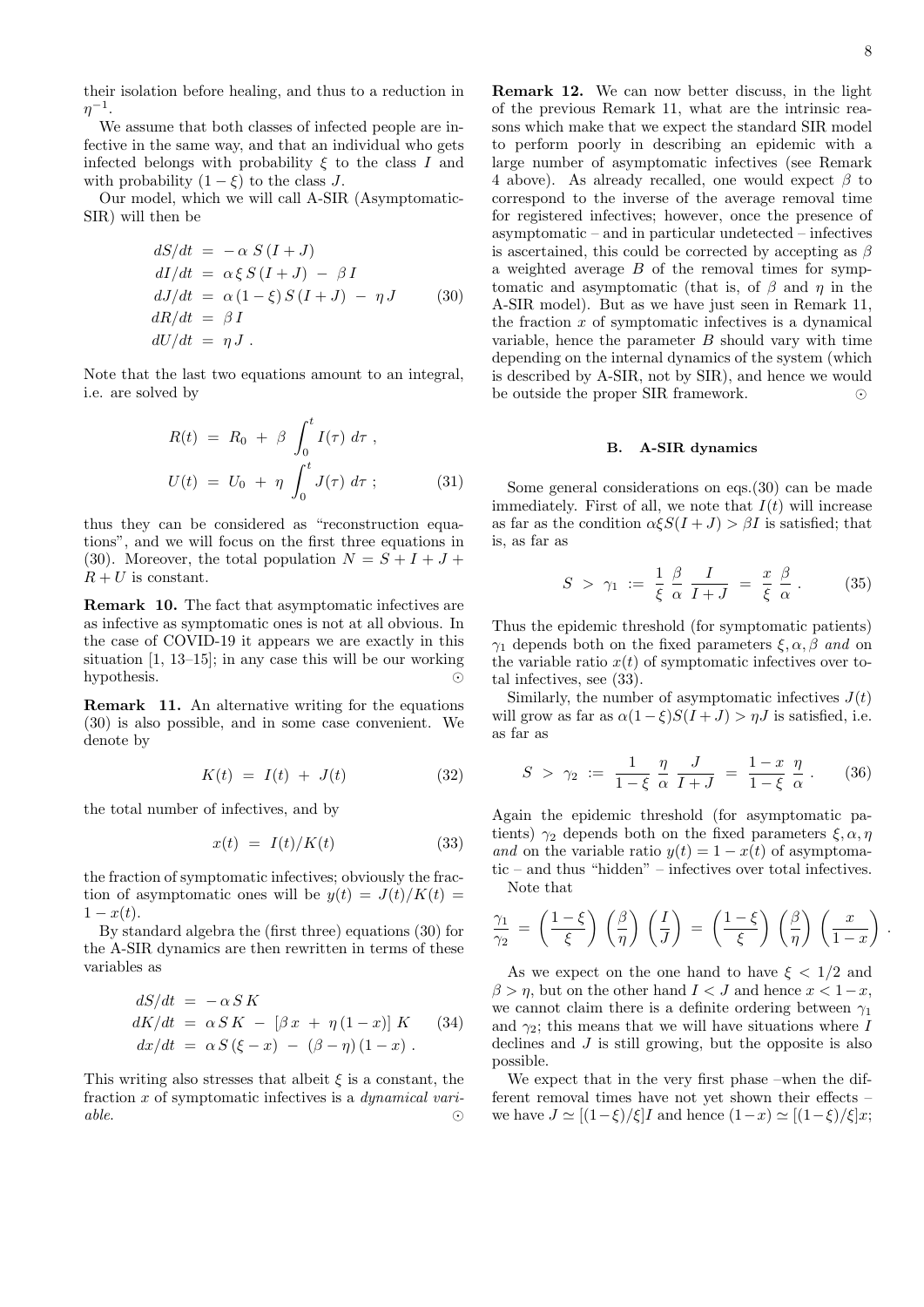under this condition, we get

$$
\frac{\gamma_1}{\gamma_2} \; \simeq \; \frac{\beta}{\eta} \; > \; 1 \; .
$$

**Remark 13.** In the case of COVID-19, it is known that the incubation time is about 5*.*1 days; assuming that symptomatic infection is promptly recognized and swiftly treated, epidemiological and clinical data suggest the approximate values (note that asymptomatic removal time *η*<sup>−1</sup> includes both the incubation time and the healing time)  $\beta^{-1} \simeq 5 - 7$ ,  $\eta^{-1} \simeq 14 - 21$  for the removal and recovery rates; the value of  $\xi$  is more controversial, as mentioned in the Introduction, but it is presently believed that  $\xi \simeq 1/10$ . We will come back to these matters when dealing specifically with COVID, but wanted to give immediately an idea of what "realistic" values can be for the parameters appearing the A-SIR model. *⊙*

# **C. Early dynamics**

It is quite clear that we can not go through the Kermack-McKendrick procedure to obtain approximate equations valid in the case of "small epidemics", not even through the simplified (first rather than second order) procedure we have used above. We can however go through the even simpler approach mentioned in Remark 8 (and which we have seen there produces the same results as the KMK procedure).

With  $S(t) \simeq S_0$ , the equations (30) reduce to a *linear* system of four equations with constant coefficients, or more precisely to a "master" system of two equations

$$
\frac{dI}{dt} = (\alpha \xi S_0 - \beta) I + (\alpha \xi S_0) J \tag{37}
$$

$$
\frac{dJ}{dt} = [\alpha (1 - \xi) S_0] I + [\alpha (1 - \xi) S_0 - \eta] J \quad (38)
$$

plus the two direct integrations (31).[57]

As for the two equations, (37) and (38), we can get their solution in explicit form by means of some standard algebra; they are slightly involved when written in fully explicit form, and we do not report them here.

With these, we can compute  $R(t)$  and  $U(t)$ ; their explicit expressions are also quite involved, and again we do not report them here.

**Remark 14.** As already remarked – and as well known from textbooks, see e.g. Murray  $[27]$  – we can only access  $R(t)$  from epidemiological data.In our case, this is the number of symptomatic patients which have been registered and thus isolated, i.e. in particular removed from the epidemic dynamic. As for  $U(t)$ , this time series is basically unattainable: some of the asymptomatic infectives will be discovered and registered, but many – and probably most – of them will go unnoticed. Thus we should base our considerations *only* on *R*(*t*). Unfortunately, the data published by health agencies and by WHO do not distinguish between symptomatic and asymptomatic patients. *⊙*

# **D. Fitting the parameters**

We can now proceed as in Section II E, i.e. series expand  $R(t)$  in order to fit the parameters. From the explicit expression of  $R(t)$  we get

$$
R(t) \simeq R_0 + \beta I_0 t + \frac{1}{2} \beta [\alpha (I_0 + J_0) S_0 \xi - \beta I_0] t^2 ; \qquad (39)
$$

$$
\log[R(t)] \simeq \log(R_0) + \beta \frac{I_0}{R_0} t + \frac{1}{2} \frac{\beta[\alpha(I_0 + J_0)R_0S_0\xi - \beta I_0(I_0 + R_0)]}{R_0^2} (t_0^2)
$$

Comparing these with the generic form[58] of the fits  $(24)$  and  $(27)$ , we can express the parameters  $I_0$  and *γ* = *β/α*. Note that we can not express both *γ* and  $J_0$  with the same fitting, as both of them only appear in the coefficient of the quadratic term. Note also that in this context  $\gamma$  is *not* any more the epidemic threshold, as discussed in Section III A; the time-varying epidemic threshold  $\gamma_1(t) = \frac{x(t)}{\xi}$  is however expressed in terms of  $\gamma$ , so that it still makes sense to fit it.

Actually, since new infected are with probability *ξ* in the class *I* and with probability  $(1 - \xi)$  in the class *J*, it is natural to set as initial condition

$$
J_0 = \left(\frac{1-\xi}{\xi}\right) I_0 ; \qquad (41)
$$

with this assumption, we have

$$
\gamma_1(t_0) = \gamma \ . \tag{42}
$$

**Remark 15.** It should be noted that actually if we want to fit  $\gamma$  we need to have some estimate on  $J_0$  (while  $I_0$ can be fitted from first order coefficient in the series for  $R(t)$  or  $\log(R(t))$ ; to this aim we will use consistently (41). *⊙*

In particular, using the fit of *R* we get (through this assumption)

$$
R_0 = r_0 \, , \quad I_0 = \frac{r_1}{\beta} \, , \quad \gamma = \frac{\beta \, r_1 \, S_0}{(\beta \, r_1 \, + \, r_2)} \, . \tag{43}
$$

Using instead the fit of  $log[R(t)]$ , and again the assumption (41), we get

$$
R_0 = e^A , I_0 = \frac{Be^A}{\beta} ;
$$
  

$$
\gamma = \frac{\beta S_0 B}{\beta B + B^2 + 2C} .
$$
 (44)

Once the parameters are estimated, the nonlinear equations (30) can be solved numerically.

It is immediate to check that the expressions (43) and  $(44)$  – which we recall were obtained under the assumption (41) for  $J_0$  – are *exactly* the same as for the SIR model; see (26) and (29).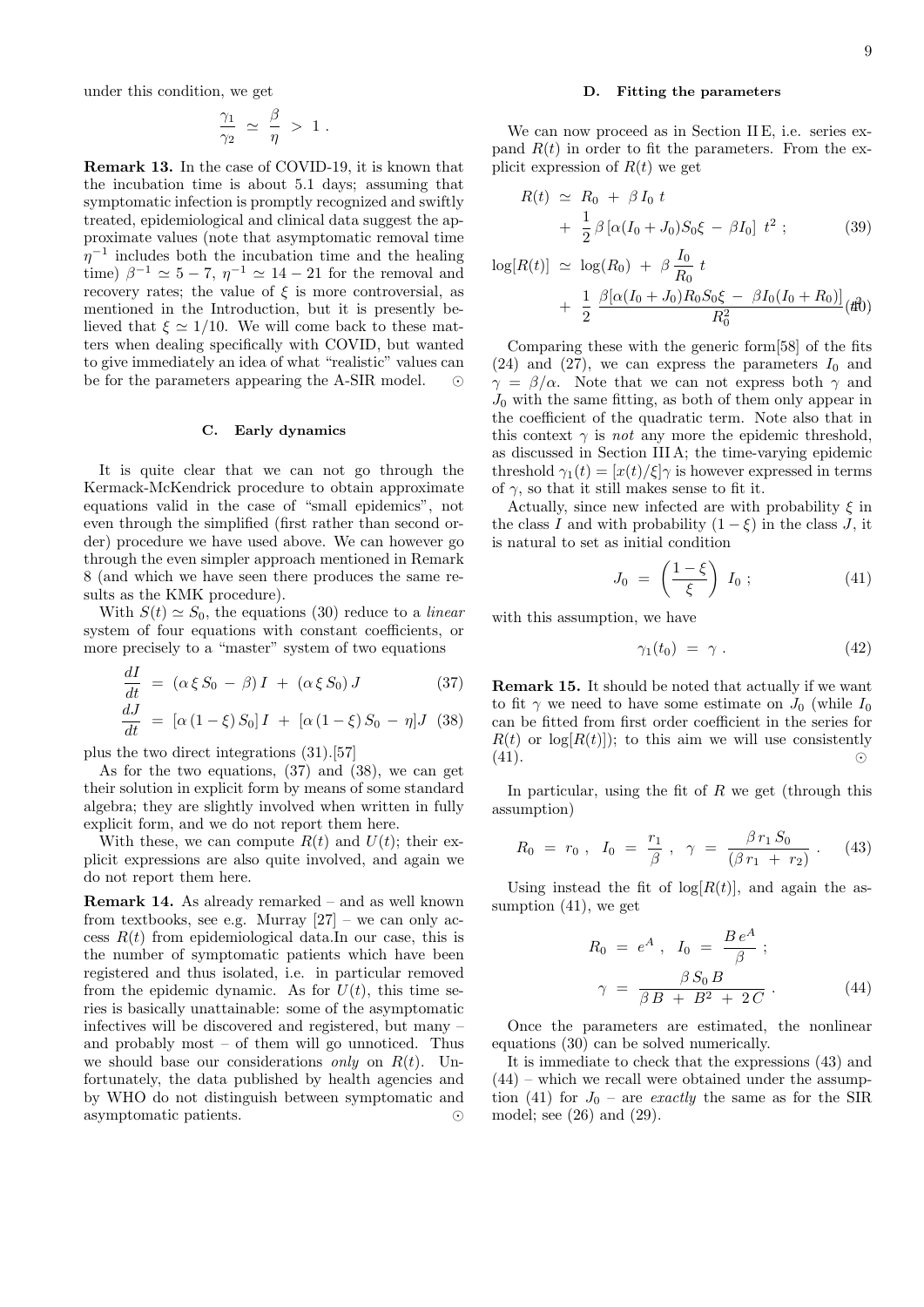# **IV. COMPARING SIR AND A-SIR DYNAMICS**

Summarizing our discussion so far, we have considered both the standard SIR model and a variant of it, the A-SIR model, taking into account the presence of large set of asymptomatic infectives. We have discussed in particular how the parameters for the models can be estimated on the basis of the time series for  $R(t)$  in the early stage of the epidemic.

We want now to discuss how the prediction extracted from a given time series for  $R(t)$  in the beginning of an epidemic differ if these are analyzed using the SIR or the A-SIR models.

As discussed above, we are able to extract only limited analytical information from the nonlinear SIR equations (1), and no relevant analytical predictions at all from the nonlinear A-SIR equations (30). Thus the only way to compare the predictions of the latter model with those of a standard SIR model (or variations on it, such as the SEIR model [27]), and hence see how the presence of a large class of asymptomatic infectives affects the dynamics within a SIR-type framework, is at present by running numerical simulations, i.e. numerically integrate the SIR and the A-SIR equations for *coherent* sets of parameters.

Here by "coherent" we will mean "extracted from the same time series for  $R(t)$  in the early phase of the epidemics".

In practice, in view of the discussion above and depending on our choice to use the (43) or the (44) fit, this means "with given  $\{r_0, r_1, r_2; \beta\}$  or given  $\{A, B, C; \beta\}$  coefficients".

In the following, we will analyze the concrete epidemiological data for the COVID-19 epidemics in Italy, but here we would like to compare the SIR and the A-SIR predictions in a less concrete case, so that one can focus on general features rather than having a concrete case (with all the intricacies of real cases, see below) in mind.

We will thus choose an arbitrary (but realistic) set of parameters, which should be thought of as being extracted from the time series for the early phase of the epidemic. We consider a total population  $N = 10^7$ ,  $S_0 = N$ , and parameters

$$
A = 5, B = 0.1, C = -0.002 ;
$$
  

$$
\beta = \frac{1}{10}, \eta = \frac{1}{20} ; \xi = \frac{1}{10} .
$$
 (45)

Moreover, we will assume that asymptomatic infectives (in the A-SIR modeling) are totally undetected; that is, we compare predictions which would be made by a mathematician using the SIR model and totally unaware of the existence of asymptomatic infectives with those made by a mathematician using the A-SIR model and aware of the relevance of asymptomatic infectives.

In Fig.2 we compare the predictions issued by the SIR and the A-SIR models for the cumulative number of (detected) removed, i.e. for  $R(t)$ , and for the number of (detected, hence symptomatic) infectives *I*(*t*).



FIG. 2: The predictions for the cumulative number of removed  $R(t)$  and for the (detected) infectives  $I(t)$  provided by the SIR model (blue curves) and by the A-SIR model (red curves) for a total population  $N = 10^7$  and the parameters given in eq. $(45)$ .



FIG. 3: The predictions for the cumulative number of removed  $R(t)$  and for the (detected) infectives  $I(t)$  provided by the SIR model (blue curves) and those by the A-SIR model (red curves) together with the predictions for  $R(t) + U(t)$  and for  $I(t) + J(t)$  provided by the A-SIR model (orange curves) for a total population  $N = 10<sup>7</sup>$  and the parameters given in  $eq.(45).$ 

Note that not only the SIR predicts a higher infective peak, but it also expects it to occur at a later time; moreover for the initial phase, in particular after the A-SIR peak, the prediction of the number of infectives issued by the SIR model are *lower* than those issued by the A-SIR model. Note also that the SIR model expects a much greater part of the population to go through symptomatic infection, as seen from the  $R(t)$  plot.

These discrepancies are reduced, and somehow reversed, if in the A-SIR modeling we consider *both* symptomatic and asymptomatic infected. These graphs are plotted in Fig.3.

In a realistic situation one should expect that at least apart of the asymptomatic infectives are anyway detected (e.g. being tested due to contacts with known infectives). We have thus plotted the equivalent of Fig.3 in Fig.4, supposing that a fraction  $(1/5)$  of asymptomatic infectives is detected. Note that in this case the height of the epidemic peak is about the same as for the SIR model, but it occurs at an earlier time, while the number of detected removed when the epidemic is over is still substantially lower (about half) of the one predicted by the SIR model.

In other words, a modeler issuing his/her advice based on a SIR analysis in a situation where the A-SIR model applies, would make three substantial errors:

- The number of (symptomatic) infectives needing Hospital care would be over-estimated;
- The time before the epidemic peak so the time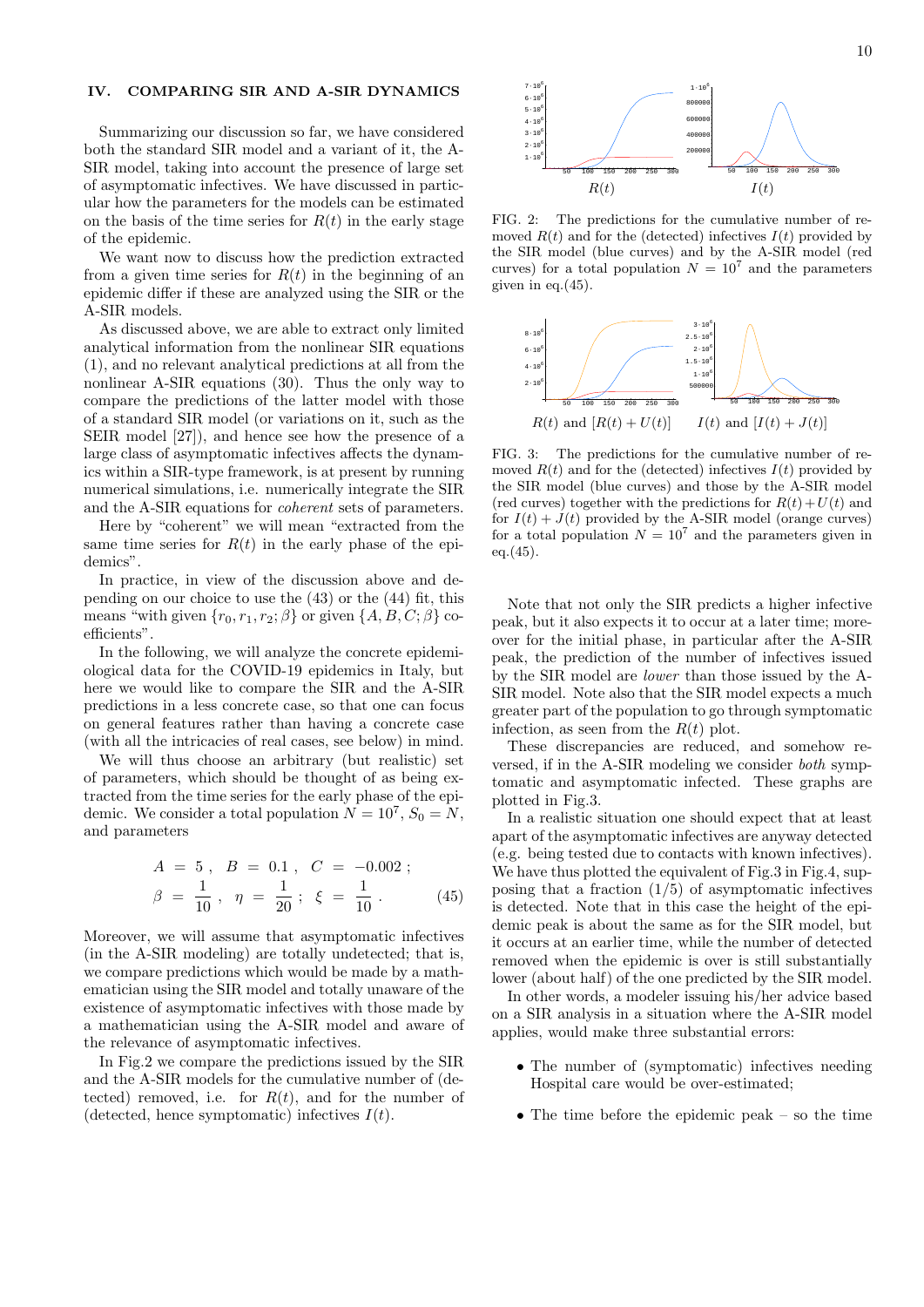

FIG. 4: The predictions for the cumulative number of removed  $R(t)$  and for the (detected) infectives  $I(t)$  provided by the SIR model (blue curves) and those by the A-SIR model (red curves) together with the predictions for detected removed  $R(t) + \sigma U(t)$  and detected infectives  $I(t) + \sigma J(t)$ provided by the A-SIR model (orange curves) if a fraction  $\sigma = 1/5$  of asymptomatic infectives is detected, for a total population  $N = 10^7$  and the parameters given in eq.(45).

available to prepare the health system to face it – would be over-estimated;

*•* The number of people not touched by the epidemic wave, so still in danger if a second wave arises, would be over-estimated.

It is rather clear that all of these errors would have substantial consequences. We stress that one could naively think that the presence of asymptomatic infections is essentially of help, in that a large part of the population getting in contact with the virus will not need any medical help. This is true, but on the other hand we have seen that it will also make that the curve raises more sharply than it would be expected on the basis of the SIR model (see also the discussion in Appendix A), and that in all the first phase of the epidemic – until the true epidemic peak and also for a period after this – the number of symptomatic infectives is higher than what would be foreseen in the basis of the SIR model.

We conclude that it is absolutely essential to take into account the presence of asymptomatic infectives.

# **V. TRACING, TESTING, TREATING**

In the previous Section IV we have seen how the presence of asymptomatic infectives changes the predictions which would be done on the basis of the standard SIR model. In the present Section we want to consider a problem which naturally arises when consider an infection with a large number of asymptomatic infectives; that is, how the epidemiological dynamics is changed by an extensive campaign of *testing* (maybe *tracing* contacts of known infectives), followed of curse by *treating* – which in the case of asymptomatic means essentially just isolating the infectives so they they do not spread the infection.[59]

To this aim, we will consider again – obviously just in the context of the A-SIR model – the situation seen in the previous Section, but will take into account the effects of such a "triple T" action by a reduction of the average



FIG. 5: The predictions for the number of symptomatic infectives  $I(t)$  and for the total number of removed (and thus in the end immune) patients  $R(t) + U(t)$  provided by the A-SIR model for a total population  $N = 10^7$  and the parameters given in eq.(45), with  $\eta = 1/20$  (red curves),  $\eta = 1/15$  (green curves) and  $\eta = 1/10 = \beta$  (blue curves).

removal time  $\tau = \eta^{-1}$  for asymptomatic infectives. (A more detailed study is given in our related paper [44].)

We will thus run numerical simulations with the same parameters (except for  $\eta$ ), total population and initial conditions as in Section IV above, and choose three different values for  $\eta \leq \beta$ , i.e.  $\beta = 1/20, 1/15, 1/10$ . The result of these simulations is displayed in Fig.5.

We see from these that a "Tracing, Testing, Treating" campaign can reduce substantially the epidemic peak[60]; on the other hand this leads to a slowing down of the epidemics, and to a smaller number of total infected individuals, i.e. to a smaller immune population at the end of the epidemic wave – and hence smaller resistance in the case of a second wave.

This concludes our general discussion. In the following, we will apply our formalism to the analysis of the COVID-19 epidemics in Italy.

### **VI. THE COVID-19 EPIDEMICS IN ITALY**

In the previous Sections, we have conducted our analysis in general terms. This referred to a generic infection with a large number of asymptomatic infectives, but of course the motivation for it was provided by the ongoing COVID-19 pandemic.

We will study in particular the situation in Italy; as well known, this was the first European country heavily struck by COVID, and data for it are widely available. Moreover, when COVID landed in Europe there was already an alert, so that transient phenomena due to late recognition of the problem – which were unavoidable in Eastern Asia – were of a much smaller size. Last but not least, in this case we are confident to have all the relevant information.

#### **A. Epidemiological data**

The data for the cumulative number of registered infected communicated by the Italian Health System [41] – and also available through the WHO reports [40] – are given in Table I. There we give data for February 21 to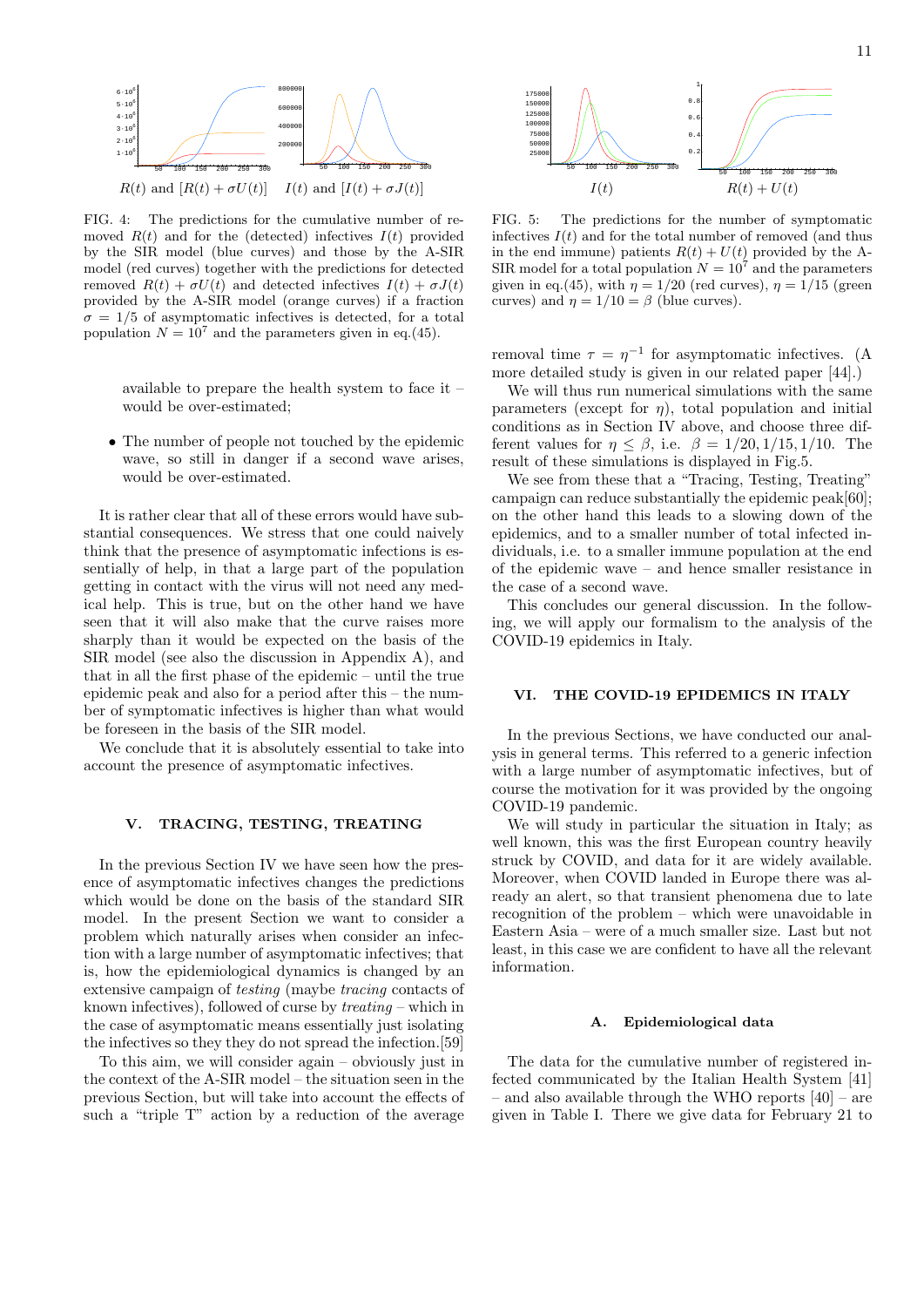May 15, albeit we will for the moment only use those for the first half of March; later data will be of use in the following. (We prefer not to use the data for the first few days, as too many spurious effects an affect these.)

One should note, in this respect, that the first cases in Italy (apart from sporadic and promptly isolated cases of tourists) were discovered on February 21. The public awareness campaign started immediately – and actually the public was already alert, e.g. it was impossible to find face masks since some weeks – and the first local mild restrictive measures were taken a few days later (February 24), and more restrictive measures involving the most affected areas[61] were taken on March 1. A more stringent set of measures went into effect for the whole nation on March 8, and still more strict measures on March 22.

Thus the epidemics developed with varying parameters. Moreover, as the incubation time for COVID ranges from 2 to 10 days, with a mean time of 5.1 days [20], there is a notable delay in the effect of any measure. Note that most countries have a quarantine length of 14 days; thus we expect that any measure will show their effect with a delay of one to two weeks.

# **B. Fit of the data**

For our fitting in the early phase, we will consider the data of the period March 1 through March 10, denoted in the following as  $t_i$  and  $t_f$  respectively; this leaves us some later days to compare the functions obtained through the fit with subsequent evolution, before the effect of the first set of measure can show up (March 15).

The best direct fit of  $R(t)$  through a quadratic function, see (24), is obtained with the constants

$$
r_0 = 3862.32 \; , \; r_1 = 966.54 \; , \; r_2 = 80.35 \; . \quad (46)
$$

The fit is reasonably good in the considered time interval  $(t_i, t_f)$ , but fails completely for  $t < t_i$  (see Figure 6, where we use data from February 24 on) and is rather poor for  $t > t_f$ . This is not surprising, as we know that  $R(t)$  is, in this early phase, growing through a slightly corrected exponential law, see (22).[62]

Let us then look at the fit of  $log[R(t)]$  as in (27). In this case the best fit is obtained with the constants

$$
A = 8.26648 , B = 0.221083 , C = -0.00430354 .
$$
\n(47)

In this case the fit is very good not only within  $(t_i, t_f)$ but also outside it, at least for the period until March 15. We will thus work only with this (exponential) fit.

We will consider these values for the coefficients  ${r_0, r_1, r_2}$  or for the coefficients  ${A, B, C}$  as experimental measurements.

We can now use the formulas obtained before, both for the SIR and the A-SIR model, to estimate the parameters of these models in terms of these fits following the discussion in Sections II E and III D.

| $\rm{day}$  | Feb 21   | Feb 22   | Feb $23$   | Feb 24         | Feb 25   |
|-------------|----------|----------|------------|----------------|----------|
| R           | 20       | 77       | 146        | 229            | 322      |
| day         | Feb $26$ | Feb 27   | Feb $28$   | Feb 29         | Mar 1    |
| $_{\rm R}$  | 400      | 650      | 888        | 1128           | 1694     |
| day         | Mar 2    | Mar $3$  | Mar 4      | $\rm{Mar}$ $5$ | Mar $6$  |
| R           | 1835     | 2502     | 3089       | 3858           | 4636     |
| day         | Mar 7    | Mar 8    | Mar 9      | Mar 10         | Mar 11   |
| $\rm R$     | 5883     | 7375     | 9172       | 10149          | 12462    |
| day         | Mar 12   | Mar 13   | Mar 14     | Mar 15         | Mar 16   |
| R           | 15113    | 17660    | 21157      | 24747          | 27980    |
| day         | Mar 17   | Mar 18   | Mar 19     | Mar 20         | Mar 21   |
| R           | 31506    | 35713    | 41035      | 47021          | 53578    |
| day         | Mar 22   | Mar 23   | Mar $24$   | Mar $25$       | Mar 26   |
| R           | 59138    | 63927    | 69176      | 74386          | 80539    |
| $\bf day$   | Mar 27   | Mar 28   | Mar 29     | Mar 30         | Mar 31   |
| R           | 86498    | 92472    | 97689      | 101739         | 105792   |
| $\rm day$   | Apr 1    | Apr 2    | Apr 3      | Apr 4          | Apr 5    |
| $\rm R$     | 110574   | 115242   | 119827     | 124632         | 128948   |
| day         | Apr 6    | Apr 7    | Apr 8      | Apr 9          | Apr $10$ |
| R           | 132547   | 135586   | 139422     | 143626         | 147577   |
| day         | Apr 11   | Apr $12$ | Apr 13     | Apr 14         | Apr $15$ |
| R           | 152271   | 156363   | 159516     | 162488         | 165155   |
| day         | Apr 16   | Apr 17   | Apr 18     | Apr 19         | Apr 20   |
| $_{\rm R}$  | 168941   | 172434   | 175925     | 178972         | 181228   |
| $\rm day$   | Apr 21   | Apr 22   | Apr 23     | Apr 24         | Apr 25   |
| R           | 183957   | 187327   | 189973     | 192994         | 195351   |
| day         | Apr 26   | Apr 27   | Apr 28     | Apr 29         | Apr 30   |
| $\rm R$     | 197675   | 199414   | 201505     | 203591         | 205463   |
| day         | May 1    | May $2$  | May 3      | May 4          | May 5    |
| $_{\rm R}$  | 207428   | 209328   | 210717     | 211938         | 213013   |
| day         | May 6    | May 7    | May 8      | May 9          | May 10   |
| $\rm R$     | 214457   | 215858   | $217185\,$ | 218268         | 219070   |
| day         | May 11   | May $12$ | May $13$   | May 14         | May 15   |
| $\mathbf R$ | 219814   | 221216   | 222104     | 223096         | 223885   |

TABLE I: Cumulative number *R*(*t*) of COVID-19 registered infect in Italy [41, 42]. In our fits for the early phase of the epidemic,  $t = t_0$  corresponds to March 5 and  $(t_i, t_f)$  to the period March 1 through March 10.



FIG. 6: Data for *R*(*t*) in the COVID epidemics in Northern Italy from February 24 to March 13, with fits obtained using data for March 1 through March 10. Time is measured in days, with day zero being February 20. Left: polynomial (quadratic) fit (24); Right: corrected exponential fit (27).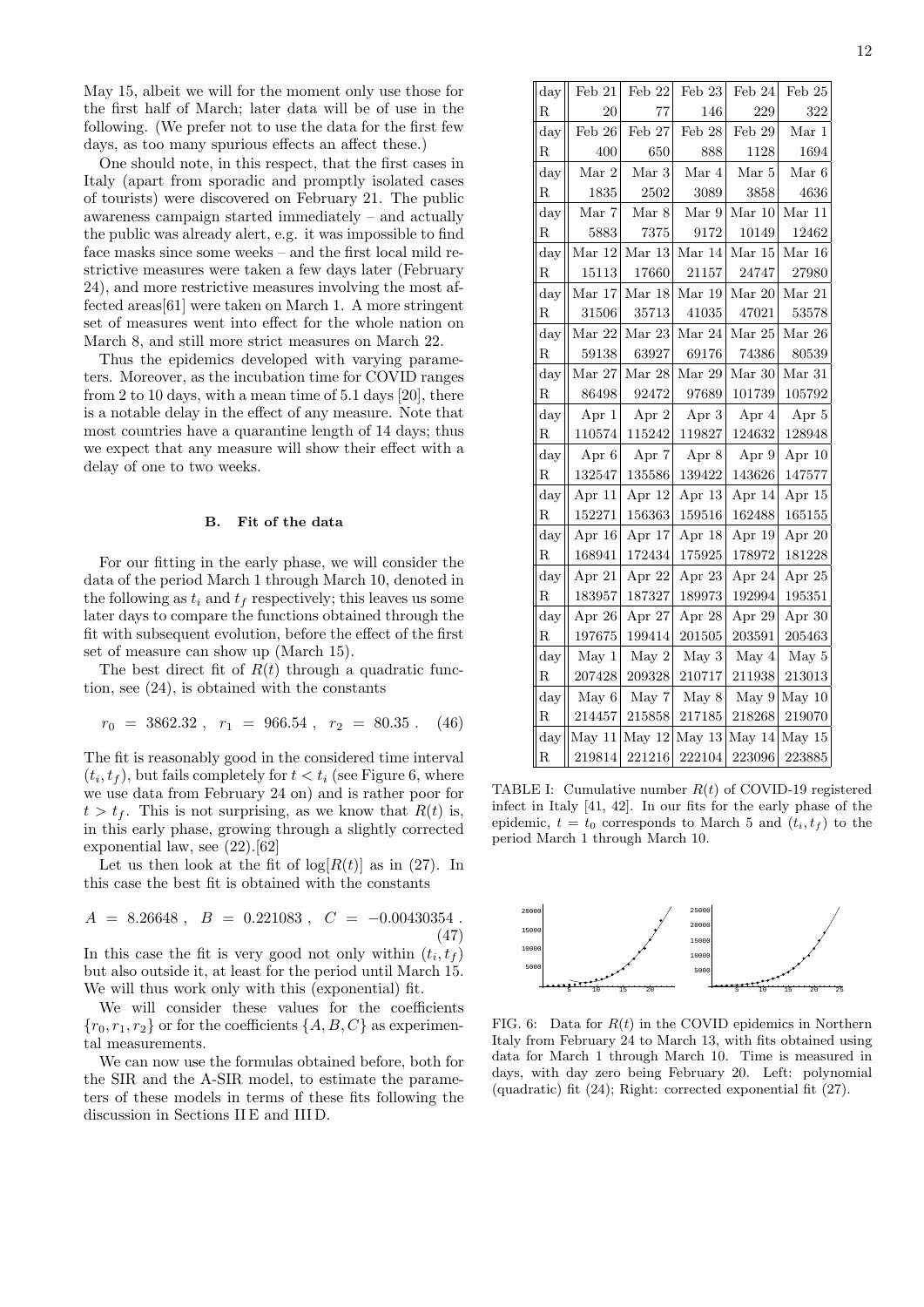| <b>OF</b> | B      | $\ 1/3\ 1/4\ 1/5\ 1/6\ 1/7\ 1/8\ 1/9\ 1/10\ $                                                                                           |  |  |  |                                                          |
|-----------|--------|-----------------------------------------------------------------------------------------------------------------------------------------|--|--|--|----------------------------------------------------------|
|           |        | $I_0$   2900 3866 4833 5799 6766 7732 8699 9665                                                                                         |  |  |  |                                                          |
|           | $\phi$ | $\parallel$ 0.25 $\parallel$ 0.33 $\parallel$ 0.42 $\parallel$ 0.50 $\parallel$ 0.58 $\parallel$ 0.67 $\parallel$ 0.75 $\parallel$ 0.83 |  |  |  |                                                          |
|           |        | $S_0/\gamma$ 1.25 1.33 1.42 1.50 1.58 1.67 1.75 1.83                                                                                    |  |  |  |                                                          |
| EF        |        |                                                                                                                                         |  |  |  |                                                          |
|           |        |                                                                                                                                         |  |  |  | $\beta$   1/3   1/4   1/5   1/6   1/7   1/8   1/9   1/10 |
|           |        | $I_0$   2581   3441   4301   5162   6022   6882   7743   8602                                                                           |  |  |  |                                                          |
|           | $\phi$ | $\parallel$ 0.55 $\mid$ 0.73 $\mid$ 0.91 $\mid$ 1.09 $\mid$ 1.28 $\mid$ 1.46 $\mid$ 1.64 $\mid$ 1.82                                    |  |  |  |                                                          |

TABLE II: Upper part (quadratic fit – QF): Parameters for the SIR and A-SIR models obtained through the SIR quadratic local fit of  $R(t)$ ; see (26), (43). Lower part (exponential fit – EF): Parameters for the SIR and A-SIR models obtained through the SIR modified exponential local fit of  $R(t)$ ; see (29), (44).

# **C. Estimate of SIR and A-SIR parameters**

We have remarked in Section III D that the SIR and A-SIR models (in the latter case, under the assumption  $(41)$  for  $J_0$ ) yield exactly the same values for the  $I_0$  and *γ* parameters. Now we want to estimate these values for the data given in Section VI B; this amounts to a direct application of formulas  $(43)$  and  $(44)$  – or equivalently (26) and (29), as already remarked.

As already remarked, these formulas depend on the estimated value of the parameter *β*. The values obtained using the direct fit of *R* are tabulated for different values of  $\beta$  in the upper part of Table II.

We can also proceed by using the fit of  $log[R(t)]$ ; the values obtained in this way are tabulated for different values of  $\beta$  in the lower part of Table II.

We remind that the delay time  $\delta$  from infection to arise of symptoms is estimated to be around  $\delta \simeq 5.2$  [20]; thus albeit we have tabulated several options for  $\beta$ , values greater than 1*/*5 are not realistic, at least in the absence of an aggressive contact tracing and tracking campaign.

On the other hand, albeit we expect  $\beta^{-1}$  to be around one week for *symptomatic* patients, it should be recalled that in the standard SIR framework this parameter refers to the average removal time for *all* patients, symptomatic and asymptomatic. Thus the presence of asymptomatic ones could make  $\beta^{-1}$  to be substantially larger. We will leave this remark aside for the time being; see the discussion in the Appendix, in particular Remark A1.

In all cases,  $S_0/\gamma$  is quite far from one and  $\phi$  from zero, so one can not rely on the "small epidemic" formulas [27] discussed in Section II C. We will thus resort to numerical integration, see next Section.

This concludes our estimation of the SIR or A-SIR parameters from the epidemiological data referring to the early phase of the epidemic.

# **VII. NUMERICAL SIMULATIONS. TIMESCALE OF THE EPIDEMIC**

We have now determined the parameters for both the SIR and the A-SIR model in the very early phase of the epidemic; this determination depends actually on the value of  $\beta$ , so from now on we will consider  $\beta$  as the only parameter to be fitted.

We can now run numerical simulations with the SIR and the A-SIR equations; we can vary  $\beta$  (and thus implicitly also the other parameters, maintaining the relation between these and  $\beta$ ) and fit  $\beta$  according to the agreement between the outcome of the numerical simulations and the epidemiological data.

In all of our simulations, day one is February 21, so the fitting period  $(t_i, t_f)$  corresponding to the first decade of March used to determine the relation between *β* and the other parameters is centered around day 14; but this does not determine *β* itself. We will now examine the fit of data in the first period outside this window in order to determine *β*.

#### **A. General study**

Note that while the discussion of the previous Section VI is complete for what concerns the SIR parameters, in the A-SIR equation we also need to introduce the removal rate for asymptomatic individuals, i.e. *η*; this is related to the time length  $\delta = \eta^{-1}$  of their infective period, which is equal to the incubation time plus the spontaneous healing time[63]. While the former is around  $\delta \simeq 5$ , the latter is generally considered to be around 14 days, albeit we know that for hospitalized patients (which however are by definition symptomatic) this may be longer. Thus, on these medical grounds, we expect  $\eta^{-1}$  to be between 14 and 21 days.

#### *1. Determining β*

We ran a number of simulations, both for the SIR and the A-SIR dynamics, with varying *β* and – for the A-SIR model – with varying  $\eta$ ; the parameter  $\beta$  was varied in the range  $(1/10-1/5)$ , while *η* in the range  $(1/25, 1/10)$ .

The best results in terms of agreement with epidemiological data for the period March 1 through March 15 were obtained for

$$
\beta\ =\ \frac{1}{7}\ ,\ \ \eta\ =\ \frac{1}{21}\ .
$$

The plot for these values of the parameters are displayed in Figs.7 and 8; note that for the SIR case the fit is rather poor.

In fact, it should be stressed that the situation is quite different in the cases of SIR and of A-SIR dynamics. In particular, the SIR dynamics does not fit the data for the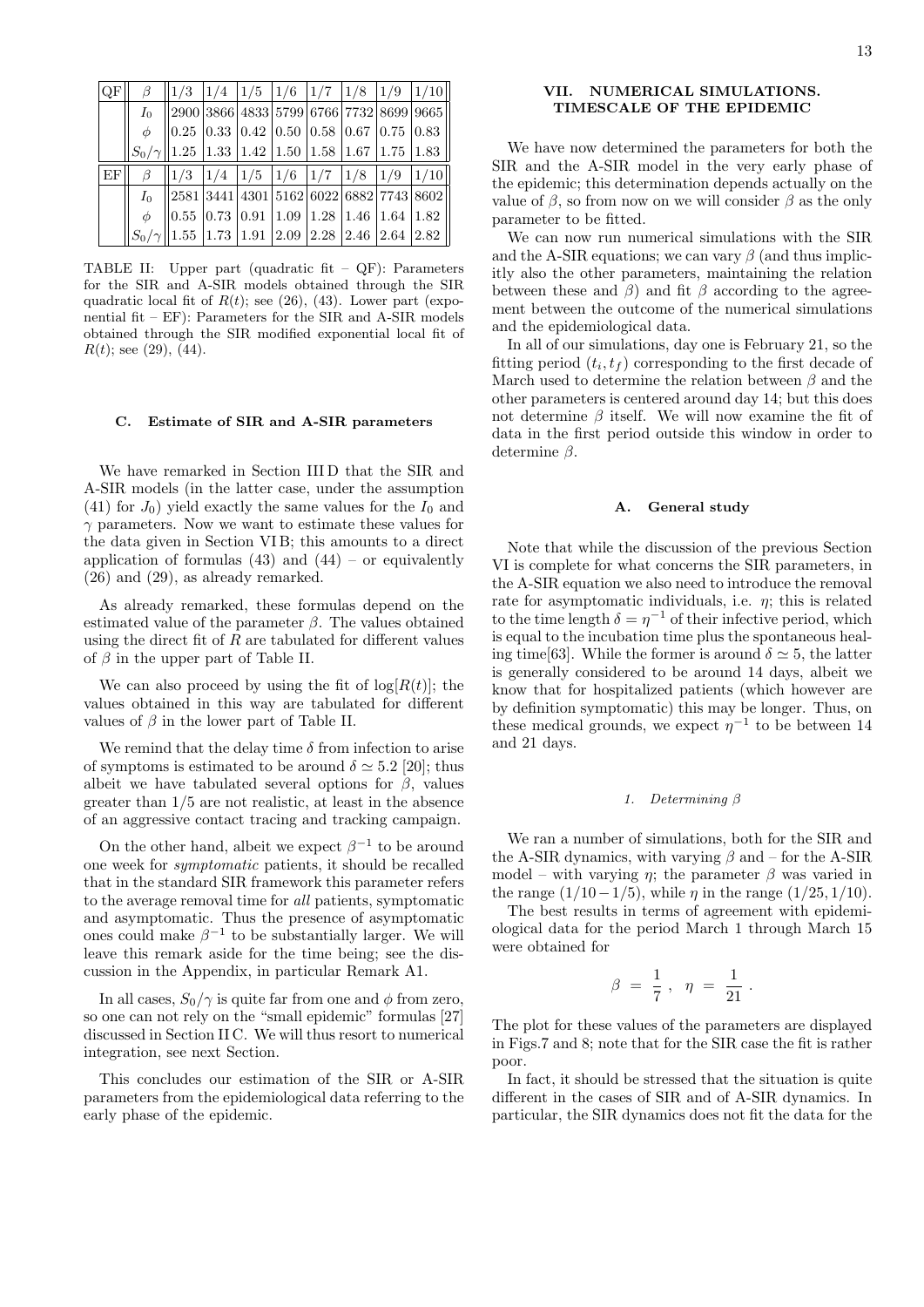

FIG. 7: Upper row: numerical solution of the SIR equations for  $\beta = 1/7$  and total population  $S_0 = 2 \times 10^7$  (left) and  $S_0 = 6 * 10^7$  (right), corresponding to the overall population of the three Northern Italy regions most affected by COVID and to the population of all of Italy respectively, using for the parameters  $I_0$  and  $\gamma$  the fit of eqs. (43), (44) on the basis of the data for March 1 through March 10, see Table I. The plots of  $I(t)$  – where t is measured in days – are shown for:  $r = 1$ (solid curve),  $r = 0.85$  (dotted curve) and  $r = 0.75$  (dashed curve). Lower row: plot of the data for the COVID epidemics in Italy for March 1 through March 17 (hence outside the fitting region) versus the numerical integration of the SIR model (with  $r = 1$ ). The SIR model is not properly describing the dynamics.

week after the fitting window, while the A-SIR dynamics fits these quite well.

We stress that the fit  $\beta \simeq 1/7$  is coherent with medical data: in fact, as already recalled, the average delay from infection to the first symptoms is about 5 days, and there should be some further delay for recognizing these symptoms – which in the first phase can be rather trivial, such as cold, cough, or light fever – as due to COVID and leading to hospitalization or anyway to isolation.[64]

**Remark 16.** A relevant point should be made here. In the first phase of the epidemic, and in particular in the period covered by Figs.7 and 8, the COVID diffusion was essentially limited to Northern Italy, and in particular to the three regions of Lombardia, Veneto and Emilia-Romagna; the total population of Italy is about 60 millions, while that of the three mentioned regions totals about 20 millions. This is why simulations with both  $S_0 = 2 * 10^7$  and  $S_0 = 6 * 10^7$  are shown in these Figures. Actually, the comparison with the epidemiological data *in the early stage* should be better done with the simulation with  $S_0 = 2 \times 10^7$  (we are giving the other one for the SIR model only to show that even considering the overall population we do not get a reasonable fit). *⊙*



FIG. 8: Numerical solution of the A-SIR equations for  $S_0$ <sup>2</sup>*∗*10<sup>7</sup> , *β* = 1*/*7, *η* = 1*/*21, *ξ* = 1*/*10, using for the parameters *I*<sub>0</sub> and  $\gamma$  the fit of eqs. (43), (44) on the basis of the data of Table I for the period 1-10 March. Left: plots of  $I(t)$  – where *t* is measured in days – are shown for:  $r = 1$ ,  $r = 0.8$ ,  $r = 0.6$ and  $r = 0.4$  (the curves for higher  $r$  are those with higher peak). Right: Plot of the data for the COVID epidemics in Italy versus the numerical integration of the A-SIR model (with  $r = 1$ ); plotted data go until March 17.

#### *2. Timescale of the epidemic*

In Section IV above we have discussed the different timescale of an epidemic with given initial time series predicted by the SIR and by the A-SIR models. It is natural to wonder how long the COVID epidemic will last according to these.

This is not a well posed question, because there are restrictive measures being taken (or relaxed at a later stage, when the situation improves) which reduce the contact rate and thus the spread of the epidemic.

So, these simulations can at their best show what would be the behavior (of the system described by the SIR or A-SIR equations, which do not necessarily describe correctly the COVID epidemics) *with constant coefficients*. On the other hand, they can give an idea of what should be expected in case of no action.

More generally, and in line with our general discussion of Sections IV and V, they show how the dynamics predicted by the SIR and the A-SIR models with coherent sets of parameters differ from each other in general (albeit using the concrete COVID parameters to fix ideas).

It should be stressed in this context that the containment measures based on *social distancing* do not act on *β*, but on *α*; albeit in general *α* = *β/γ*, in studying the effect of restrictive measures it is more convenient to consider the reduction factor *r*. That is, if the fit of the initial phase of the epidemic yields  $\alpha_0 = \beta_0/\gamma_0$  (where  $\gamma_0$ is determined through the formulas of Sections II E and III D), we consider in later phases a contact rate

$$
\alpha = r \alpha_0 , \quad 0 < r < 1 . \tag{48}
$$

We will see that after the first set of measures in Italy we got  $r \approx 0.5$  (compared with the initial period of the epidemic [45]), and after the second set of measures this went to  $r \approx 0.2$ , and to  $r \approx 0.08$  at a still later stage.

**Remark 17.** It should be noted however that the studies suggesting the presence of a *very* large fraction of undetected infections [23] are also implicitly suggesting that the reduction in the epidemic growth could be due not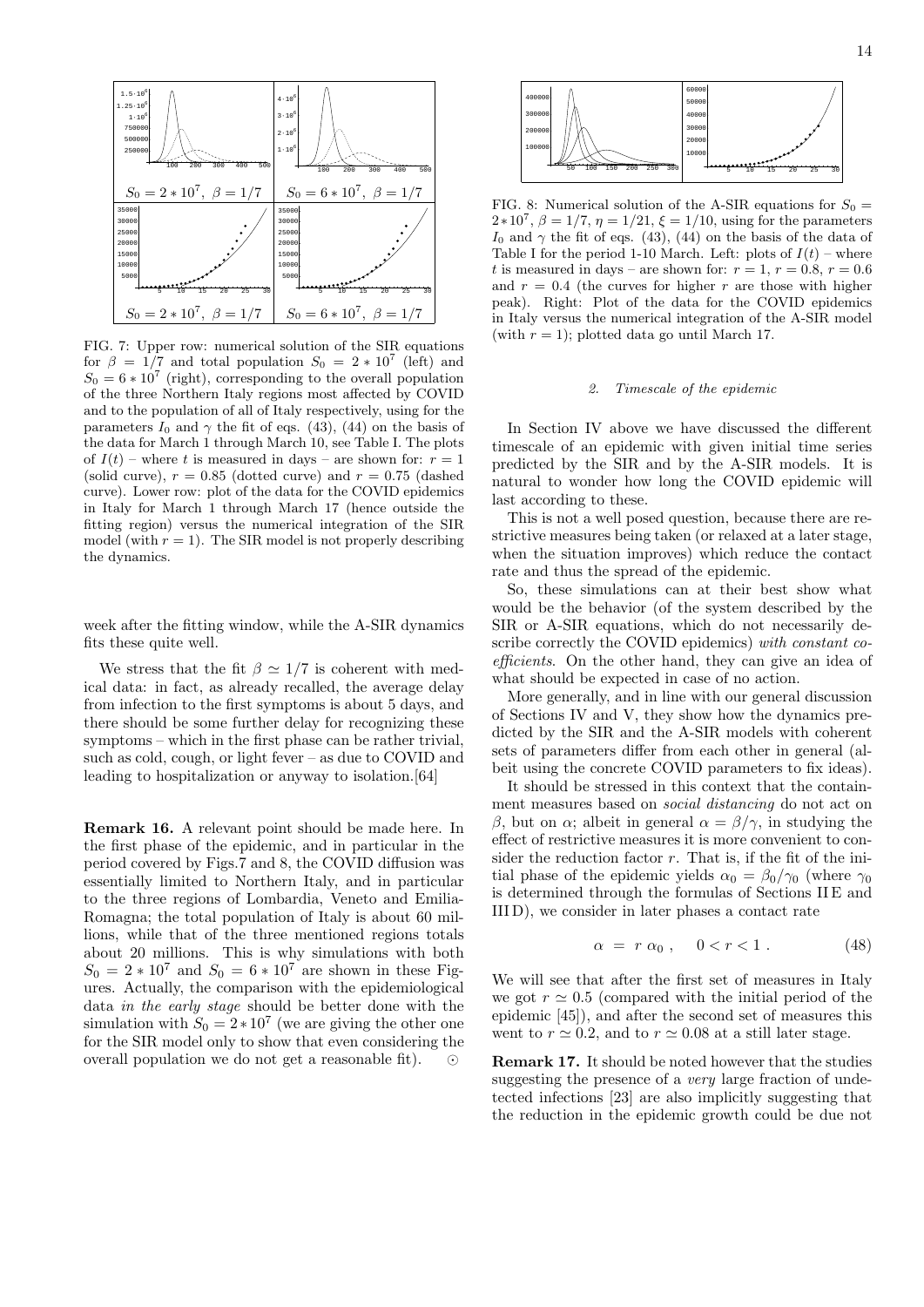only – or not so much – to the containment measures, but rather to the intrinsic dynamics of the system, and on the rapid depletion of the susceptibles reservoir. This point should be carefully considered. We find that in the case of COVID-19 in Italy our model suggests  $\xi = 0.1$ , and discuss this point in view of that estimate. In order to fully explain the decrease of the contact rate by this mechanism – thus essentially to the often mentioned "herd immunity" – however, one would need  $\xi \simeq 0.01$ , which appears to be non realistic (on the other hand, the suggestion  $\xi = 0.02$  [24] is still very low but cannot be discarded *apriori*) . *⊙*

**Remark 18.** The effect of different types of measures, let us say those acting on social distance and hence on *α* on the one hand, and those acting on early isolation and hence on *β* (and on *η* for the A-SIR model) on the other hand, on the epidemic timescale is specially relevant in view of the economic and social costs of a generalized lockdown as the one adopted in many European countries. This is discussed in detail in related publications [46–48], both for the SIR and the A-SIR models. *⊙*

However, the real concrete interest of this study is in a different point. That is, there is considerable debate on the most appropriate way to use laboratory exams, and in particular if there should be a generalized COVID testing, at least of those having had contacts with known infects, or if only clinically suspect cases should be tested. We are of course aware that the real obstacle to a generalized testing – which should however be repeated over and over to be sure the individual has not been infected since the last test – is of practical nature, as testing a population of several tens of million people (not to say about China or India) is unfeasible, so that this alternative is a concrete one only in small communities; these could be isolated areas or also e.g. the community of people working in a Hospital.[65]

On the other hand, a strategy aiming at generalized testing of those who have been in contact with known infectives is more feasible; actually this strategy was conducted with remarkable success in at least one Italian region, i.e. Veneto.

In any case, we want to study what the impact of reducing  $\tau = \eta^{-1}$ , thus raising  $\eta$ , would be on the development of the A-SIR dynamics. This is illustrated in Tables III and IV below.

#### **B. More detailed study with selected parameters**

As mentioned above, our numerical simulations suggest that the epidemic in Northern Italy is – or more precisely, was before the restrictive measures of March 8 went into operation – better described, in terms of our model, by the situation with

$$
\beta = 1/7 \ , \ \eta = 1/21 \ ; \ \xi = 1/10 \ . \tag{49}
$$

We will thus devote further analysis to this setting.<sup>[66]</sup>

When discussing if and how we can change these parameters, it is essential to state clearly what the two classes *I* and *J* (and hence also *R* and *U*) represent when we act on the system.

What we mean here is that in the "natural" situations *J* represents the class of asymptomatic *and hence* undetected infectives[67]; on the other hand, when we start chasing for asymptomatic infectives these two characteristics are *not* equivalent.

Here we will understand that *J* represents *asymptomatic* infectives, detected or undetected as they are.

It should be stressed that – at least in this framework, see below – these parameters cannot be altered: indeed, *ξ* depends on the interaction of the virus with human bodies and is thus fixed by Nature, while the removal time  $\beta^{-1} \simeq 7$  can hardly be compressed considering that typically the first symptoms arise after 5 days, but these are usually weak and thus receive attention (especially in a difficult situation like the present one) only after some time.

**Remark 19.** We said above that the parameters *β* and *ξ* can not be altered "in this framework"; this requires a brief explanation. As for *ξ* this statement is rather clear<sup>[68]</sup>, and is connected to considering  $J$  as the class of asymptomatic infectives, while if they were meant to be the class of registered infectives, *ξ* could be altered by a large scale campaign of tests on asymptomatic population. On the other hand, for what concerns *β* the impossibility of compressing the time from infection to isolation is "in this framework" in the sense that in it isolation depends on the display of symptoms (plus some unavoidable reaction delay). The time  $\delta = \beta^{-1}$  could instead be compressed by a campaign of *tracing contacts* of known (symptomatic or asymptomatic) infectives, as done in the field at Vò Euganeo [19]. These points will not be discussed here, but will be considered in a related paper [44]. *⊙*

On the other hand, it is conceivable that  $\tau = \eta^{-1}$ could somehow be compressed if a general screening was conducted. At the same time, the contact rate  $\alpha$  can be reduced by a more or less rigorous lockdown; in our discussion, this reduction is encoded in the reduction parameter *r*, which yields the ratio of the achieved contact rate over the "natural" one – i.e. the one measured at the beginning of the epidemic.

We have thus ran several numerical simulations for these values of  $\beta$  and  $\xi$ , both for a total population of  $N = 2 \times 10^7$  (the total population of the initially most affected regions) and for  $N = 6 * 10^7$  (the total population of Italy).

These give of course very similar results – if referred to the total population  $-$  as our estimates for the parameters, and in particular for the one leading the dynamics, i.e.  $\gamma$ , depend themselves on  $S_0$ .

Moreover, the questions discussed in this subsection do not concern the early phase of the epidemics (which was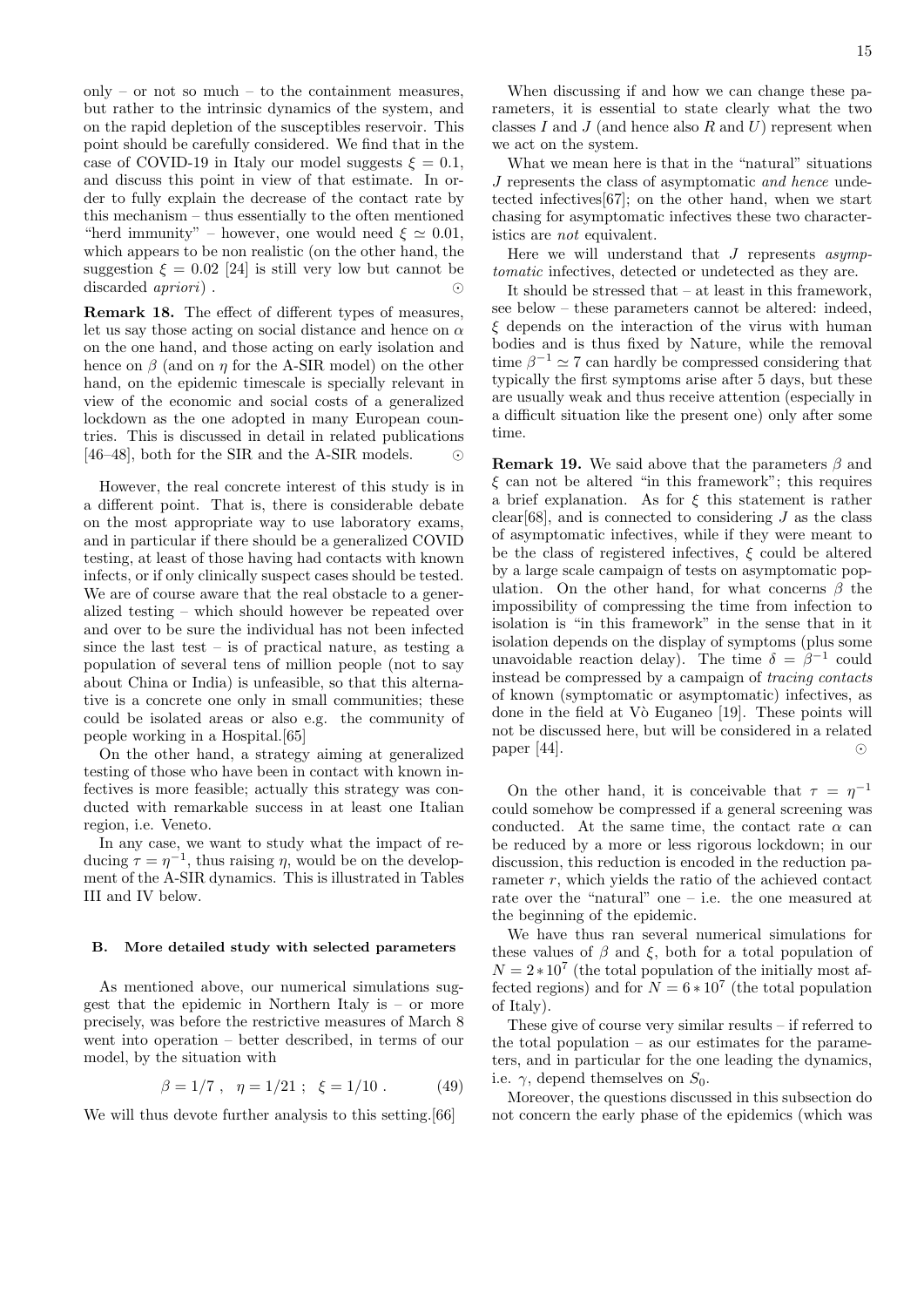|                                             | r |                                           | $t_* \ R_{\infty}/S_0 U_{\infty}/S_0 S_{\infty}/S_0\ $ |      |      |
|---------------------------------------------|---|-------------------------------------------|--------------------------------------------------------|------|------|
| $\ \xi = 1/10 \,  1.0\  1.3 * 10^6   57 \ $ |   |                                           | 0.10                                                   | 0.89 | 0.01 |
| $\ \eta=1/21 0.8\ 1.0*10^6\ 70\ $           |   |                                           | 0.10                                                   | 0.87 | 0.03 |
|                                             |   | $\ 0.6\ $ 6.5 $\ast$ 10 <sup>5</sup>   95 | 0.09                                                   | 0.82 | 0.09 |
|                                             |   | $ 0.4   2.5 * 10^5   167 $                | 0.07                                                   | 0.65 | 0.28 |

TABLE III: Simulations for the A-SIR model on a population of  $S_0 = 6 * 10^7$ , with  $\beta = 1/7$  and for the fitted initial conditions discussed in Section VIB, for  $\xi = 1/10$  and  $\eta = 1/21$ , for various values of the reduction factor *r*. We report the maximum of the (registered) infectives *I∗*, the time *t<sup>∗</sup>* at which this maximum is reached, and the fraction of the initial population which passed through the infection being registered  $(R_{\infty}/S_0)$  or unknowingly  $(U_{\infty}/S_0)$ ; the remaining fraction of population  $S_{\infty}/S_0$  remains not covered by immunity.

then limited to Northern Italy), but its future development. We will thus present the results directly for the case  $N = S_0 = 6 * 10^7$ .

We have investigated two questions:

- (A) How a reduction in the removal time for asymptomatic infectives, i.e. in  $\tau = \eta^{-1}$ , would affect – according to the A-SIR model – the dynamics and the basic epidemiological outcomes of it in the regime where the epidemic is taking place;
- (B) In the case *r* is small enough to make the population below the epidemic threshold, what are the basic epidemiological outcomes predicted by the model, again depending on various parameters including *η*.

The results of these numerical investigations are summarized in Table III and Table IV respectively. We have also studied, for comparison, question (B) in the framework of the standard SIR model (question (A) can not be set in this framework). The outcomes of this study are summarized in Table V.

These Tables show that a reduction of  $\tau = \eta^{-1}$  can have a significant impact – more or less relevant depending on the  $r$  parameter – in the main epidemiological parameters, such as the infection peak, the epidemic time-span, and the fraction of the population which goes through infection with or without symptoms. (These results should be seen as preliminary, see the companion paper [44] for a more detailed study.)

The point we want to stress here is that even in this concrete case *the predictions of the A-SIR model*, taking into account the presence of a large set of asymptomatic infectives, *differ from those of the standard SIR model*; this difference is in some cases quite significant.

**Remark 20.** As mentioned above, these results are *not* a forecast of the development of the COVID epidemics, as they are obtained under the hypothesis of constant parameters, while political action will drive modification of the effective parameters in one way or the other.

| $r_{\parallel}$ | $t_e$ | $R_{\infty}/S_0$   $U_{\infty}/S_0$ |                                                          |
|-----------------|-------|-------------------------------------|----------------------------------------------------------|
|                 |       |                                     | $\ \xi=1/10\ $ 0.2 $\ 539\ 1.02*10^{-4}\ 9.17*10^{-3}\ $ |
|                 |       |                                     | $\ \eta=1/21\ 0.1\ 107\ 2.67*10^{-4}\ 2.40*10^{-3}\ $    |
|                 |       |                                     | $\ 0.05\ $ 66 $\ 2.09 * 10^{-4}\ 1.88 * 10^{-3}\ $       |
|                 |       |                                     | $\ 0.02\ $ 50 $\ 1.88 * 10^{-4}  1.69 * 10^{-3} \ $      |
|                 |       |                                     | $\ 0.01\ $ 46 $\ 1.82 * 10^{-4}\ 1.64 * 10^{-3}\ $       |

TABLE IV: Simulations for the A-SIR model on a population of  $S_0 = 6 * 10^7$ , with  $\beta = 1/7$  and for the fitted initial conditions discussed in Section VIB, for  $\xi = 1/10$  and  $\eta = 1/21$ , for various values of the reduction factor *r* such that the population is below the epidemic threshold. We report the time *t<sup>e</sup>* at which there are less than 100 known infectives, and the fraction of the initial population which passed through the infection being registered  $(R_{\infty}/S_0)$  or unknowingly  $(U_{\infty}/S_0)$ .

| $\parallel t_e \parallel$ | $R_{\infty}/S_0$   r                                     |  | $\parallel t_e \parallel R_{\infty}/S_0$ |
|---------------------------|----------------------------------------------------------|--|------------------------------------------|
|                           | $\ 0.20\ 57\ 2.29 * 10^{-4}\ 0.20\ 41\ 1.77 * 10^{-4}$   |  |                                          |
|                           | $\ 0.10\ 49\ 1.98 * 10^{-4}\ 0.10\ 37 1.58 * 10^{-4}$    |  |                                          |
|                           | $\ 0.05\ 46\ 1.87*10^{-4}\ 0.05\ 35 1.51*10^{-4}$        |  |                                          |
|                           | $\ 0.02\ 44\ 1.81 * 10^{-4}\ 0.02\ 34\ 1.47 * 10^{-4}$   |  |                                          |
|                           | $\ 0.01\ 44\ 1.79 * 10^{-4}\ 0.01\ 34\ 1.46 * 10^{-4}\ $ |  |                                          |

TABLE V: Simulations for the standard SIR model on a population of  $S_0 = 6 * 10^7$ , with  $\beta = 1/7$  (left hand side) and – for comparison – also for  $\beta = 1/5$  (right hand side), and for the fitted initial conditions discussed in Section VI B, for various values of the reduction factor *r* such that the population is below the epidemic threshold. We report the time *t<sup>e</sup>* at which there are less than 100 known infectives, and the fraction of the initial population which passed through the infection  $(R_\infty/S_0)$ .

## **VIII. COVID-19 IN ITALY AND MITIGATION MEASURES**

Our study in the previous Sections went until March 17 (see Figs.7 and 8); this is the time interval in which it makes sense to consider *constant* parameters, as the first set of governmental measures did not show its effect yet, and we got a good fit of epidemiological data by our A-SIR model.

#### **A. Mitigation measures and reduction factors**

After (or shortly before) this date, the first set of restrictive measures, taken on March 8 and gradually enforced, should have shown their effect; thus – in terms of the model – the parameter  $\alpha = \alpha_0$  changed to a different value  $\alpha = \alpha_1 = r_1 \alpha_0$ . Similarly, more restrictive measures took effect on March 23 (this time in a sharper way), and this should have shown their effect about one week later, thus changing again the parameter  $\alpha$ , say taking it to be  $\alpha = \alpha_2 = r_2 \alpha_0$ . It should be mentioned that albeit no official change took place, it was generally remarked that a different attitude in enforcing the mea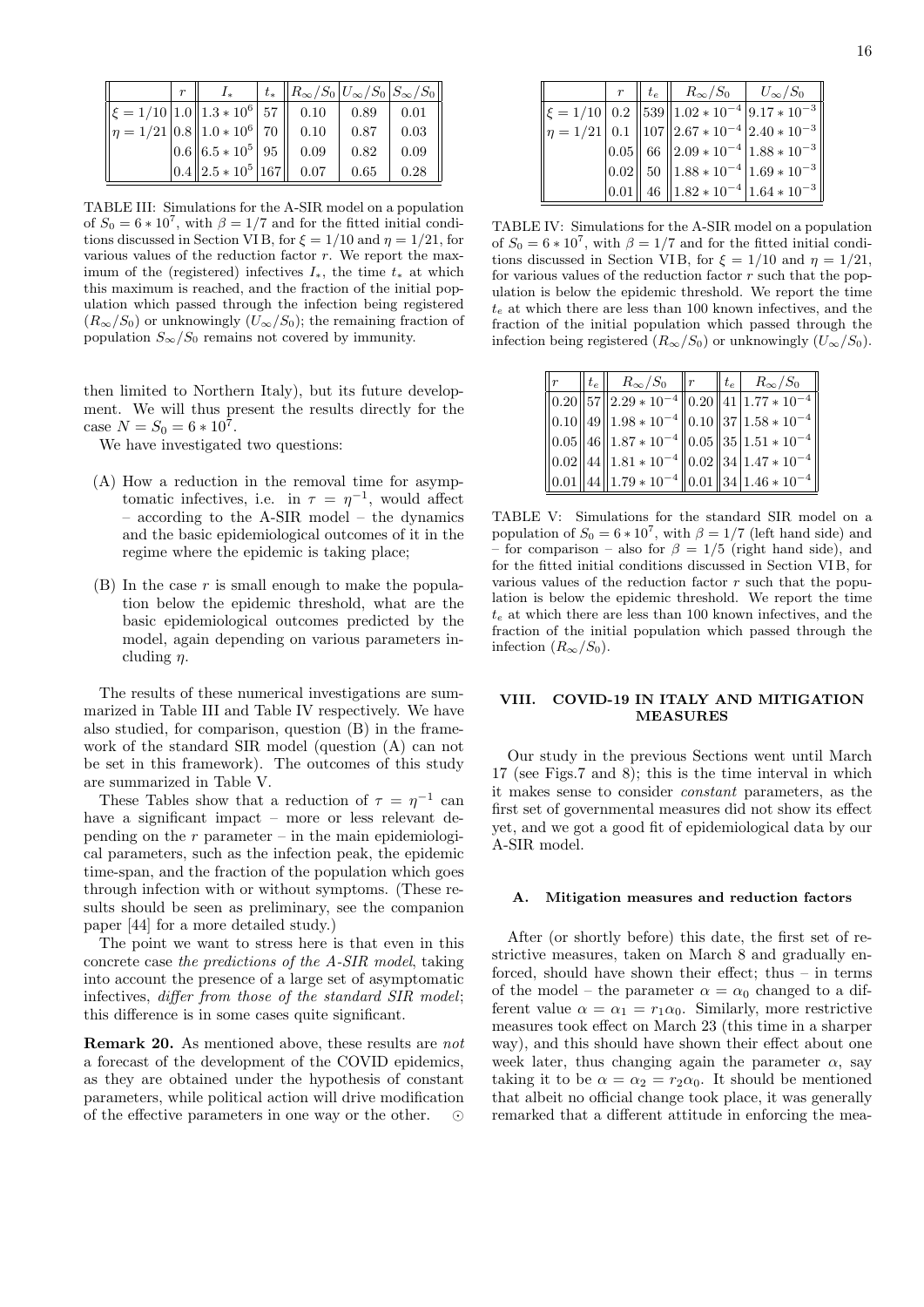sures appeared after Easter (April 11); at about the same time individual protective device became easily available. These changes are somehow reflected in our fitting, see below, by the introduction of a different reduction parameter  $r_3$  after April 25.

Thus in considering if our model can describe the actual development of the epidemic in Italy, one should take into account these changes of parameters, i.e. fit also the constants  $r_1$ ,  $r_2$  and  $r_3$  introduced above. It should be stressed that we do not have an analytical formula involving some parameters which can then be fitted against experimental data; we are instead studying numerical solution of the A-SIR dynamical system (30) and checking how this fits the data. On the other hand, we are assuming that nothing changes for the  $\beta$ ,  $\eta$  and  $\xi$ parameters.

Data until May 15 are given in Table I. We found a good agreement keeping the value  $\xi = 1/10$ , and setting

$$
r_1 = 0.50 \; , \quad r_2 = 0.20 \; , \quad r_3 = 0.08 \; . \tag{50}
$$

In other words, we have set (recall time is measured in days, day 1 being February 21)

$$
\alpha = \alpha(t) = \begin{cases} 1.00 * \alpha_0 & t \leq 25 \\ 0.50 * \alpha_0 & 25 < t \leq 35 \\ 0.20 * \alpha_0 & 35 < t \leq 63 \\ 0.08 * \alpha_0 & 63 < t \end{cases},
$$
(51)

**Remark 21.** Not that here we are considering the full Italian population, i.e.  $S_0 = 6 * 10^7$ ; this introduces a factor 3 compared with the setting used in Sections VI and VII to fit  $\alpha_0$  on the basis of the early data which concerned essentially three regions with a total population of about  $2 \times 10^7$ ; we have correspondingly to divide the  $\alpha_0$  determined in there by a factor three, thus getting the value

$$
\alpha_0 = 3.77 \times 10^{-9} ; \qquad (52)
$$

this is to be used in (51) above. *⊙*

Proceeding in this way, we obtain the curve plotted in Fig.9 against the epidemiological data; this curve shows a good agreement with the data. See also Fig.10 for a different representation in terms of the infectives *I*(*t*) (in one of the panels we have adopted a smoothing procedure consisting in mobile average over five days).



FIG. 9: Solution of the A-SIR equation, taking into account the changes in the contact rate  $\alpha$  determined by governmental measures, against epidemiological data for Italy. See text.



FIG. 10: Data for  $I(t)$  as obtained from the model equation. i.e. as  $\beta I(t) = R'(t)$ , against data for the  $R(t)$  increment over one day. Left: raw data; Right: data smoothed by averaging over five days, centered at plotted day. We are actually plotting daily increments of *R*, i.e. the A-SIR estimate for *βI*(*t*).

### **B. COVID-19, Italy, and mitigation measures: a brief discussion**

We give here a brief discussion of several aspects of the application of our theory to the specific situation of the COVID-19 epidemics in Italy, and of the results obtained above. This also involve non-mathematical matters. Moreover, the points touched upon here are not applying to the general theory, so we have preferred to keep this discussion separate from the short general one given in the next Section IX.

First of all, we note that the model allows to give an estimate also for the lockdown duration (assuming no further measures or relaxation of measures is adopted in the meanwhile, which is of course improbable in practical terms). E.g., if the lockdown should go on until the level of registered infectives present when the first measures were adopted on day 17, i.e.  $I(t) \approx 7,000$ , then according to the model and disregarding the third reduction, it should have gone on until day 129, i.e. the end of June. Taking into account also the third reduction in  $\alpha$ , it should have gone until day 79, so May 19, in quite good agreement with the actual choice of the Italian Government to reduce limitations starting on May 18. We stress that according to our model and more generally to SIRtype models, a strategy based also on *tracing contacts* and *early detection* is much more effective (also in stopping the epidemic, as shown in the field by the Padua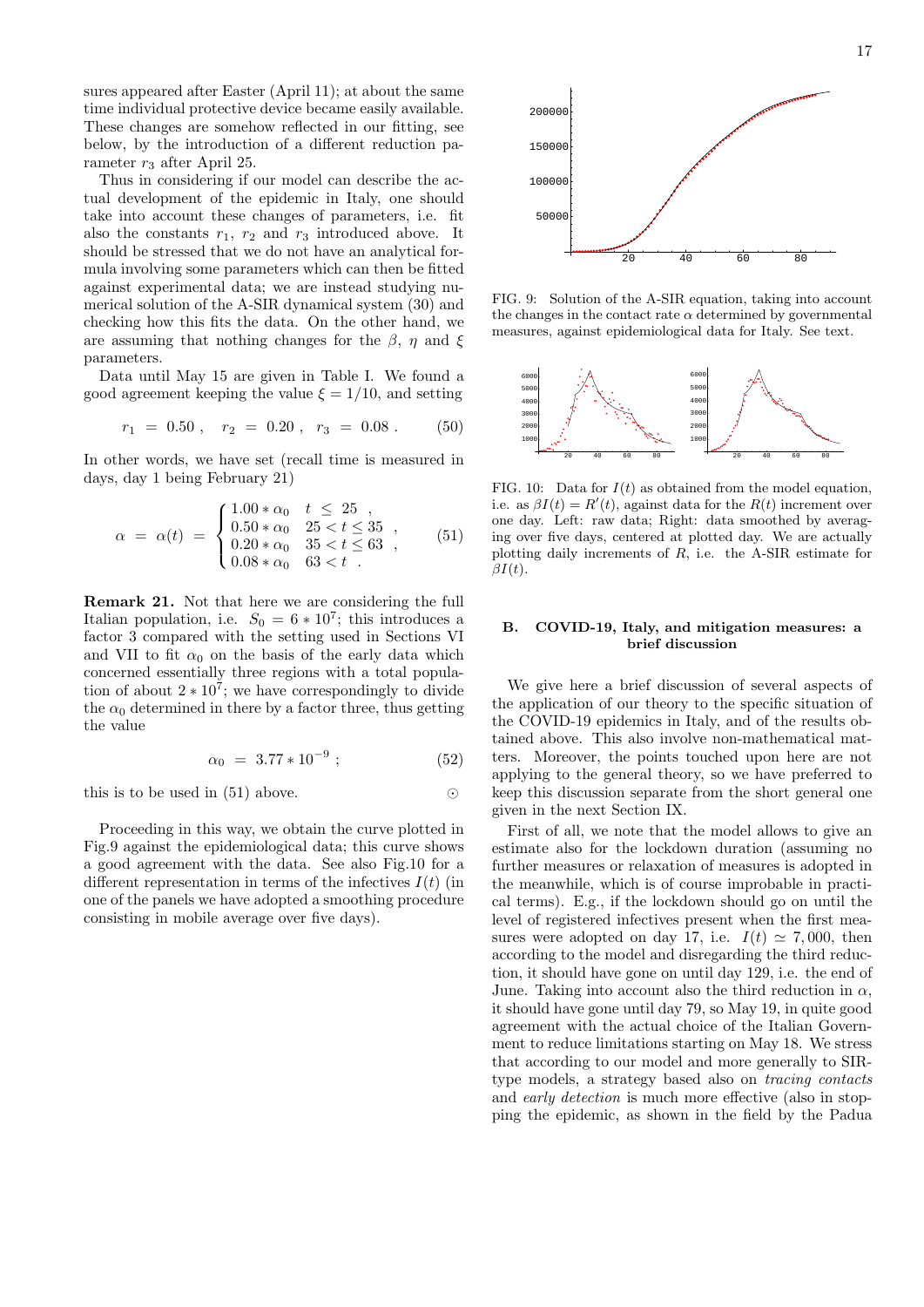team [19], besides in keeping restrictions within an affordable time), as discussed in a companion paper [44]; see also [46–48].

Estimating the number of asymptomatic infectives is of course relevant in choosing measures to counteract the COVID-19 epidemics; as far as we know this is the first estimate based on a theoretical model and not just on statistical considerations. It follows from our model that the fraction *x* of symptomatic infectives – and the fraction *y* = 1 *− x* of asymptomatic ones – are *dynamical* variables, and change with time depending on other features of the system, in particular its total population. Thus a purely statistical evaluation appears to be *necessarily misleading*. See also Fig.11 in this regard.

The previous observation is specially significant when we look at the tail of the epidemic. In fact, while in this limit the ratio of removed infectives  $U(t)/R(t)$  goes to the natural limit  $(1 - \xi)/\xi$ , the ratio of *active* infectives  $J(t)/I(t)$  goes to a much larger number, see Fig.11. This means that when restrictions are removed, it is absolutely essential to be able to track asymptomatic infectives, to avoid these can spark new fires of infection.

It should also be mentioned that our analysis suggests that the restrictive measures adopted in Italy were quite successful in reducing the contact rate  $\alpha$ . This is in a way surprising, given their mild nature if compared to those adopted in China. A couple of facts should be recalled in this respect: (*a*) on the one hand a large part (possibly larger than in other European countries with a similar demographic profile) of infections and casualties is related to hospitals or senior citizens residences, so that once these were put under control the transmission rate was substantially lowered; the latter are much more common in the Northern regions; (*b*) a reduction on *α* has an impact on the (only) quadratic term in the SIR or A-SIR equations; thus a reduction in mobility by a factor  $\mu$  could result in a reduction by a factor  $\mu^2$  for the contact rate  $\alpha$ .[69]  $\odot$ 

Finally, we note that while the first two steps in the *α* reduction are temporally correlated to the restrictive measures adopted by the Government and are thus thought to be due to these, the third step cannot be explained in such a way; several tentative explanations can be put forward (but with available data not scientifically tested) for this. These include relaxation of "stay at home" campaign (home is second only to senior citizens residence for frequency of contagion), availability and thus generalized use of individual protection device, increased solar UV radiation, and reduction of ambient viral load [50]. No final word on this matter can of course be said in terms of mathematical models alone.

#### **IX. CONCLUSIONS**

Motivated by the peculiar features of the COVID epidemics, we have considered a SIR-type model, called A-SIR model, taking into account the presence of a large



FIG. 11: The balance between symptomatic and asymptomatic infectives. Left: the ratio  $J(t)/I(t)$  (solid) and  $I(t)$ (dashed, different scale) on the numerical solution to A-SIR equations. Right: the ratio  $x(t) = I(t)/[I(t) + J(t)]$  (solid) and  $I(t)$  (dashed, different scale) on the numerical solution to A-SIR equations.

#### set of *asymptomatic infectives*.

We have shown that the dynamics of the SIR and the A-SIR models, for parameters fitted from the *same set of data* available in the early phase of an epidemic, differ significantly; this is not surprising, but is in itself a significant conclusion when we have to deal with a concrete epidemics with this characteristic. This is our first result.

We have analyzed the available data for the COVID-19 epidemics in Northern Italy in terms of the SIR and of the A-SIR models; in particular we have fitted the model parameters based on the period 1-10 March, and considered how these models with such parameters are performing in predicting the evolution for the subsequent week, 11- 17 March. As shown by Figure 7 on the one hand, and by Figure 8 on the other hand, it appears that the A-SIR model is much better in predicting such (admittedly short time) evolution. In particular, this is the case with the estimate  $\xi = 1/10$  for the ratio of clearly symptomatic versus total infections (this is slightly smaller that the Li *et al.* [22] estimate  $\xi = 1/7$ ; and with the reasonable estimates  $\beta^{-1} = 7$  days for the time from infection to isolation for symptomatic infectives, and  $\eta^{-1} = 21$ for the time from infection to healing of asymptomatic infectives.

We have studied in more detail the case which best fits the epidemiological data outside the period used to fix the model parameters. This study was conducted in two directions.

**(A)** On the one hand, we have considered what would be the effect of a reduction of the time spent by asymptomatic being infective and non-isolated. In this framework, two cases are possible: either the restrictive measures are only mitigating the epidemic, or they are capable of stopping it by raising the epidemic threshold above the population level. In the first case, a reduction of  $\eta^{-1}$ from 21 to 14 days produce a substantial lowering of the epidemic peak and also substantially postpones its occurrence; in the second case, the effect of such a reduction may be quite relevant if the population remains just under the threshold (see the case with  $r = 0.2$  in Tables IV), or not so relevant if the reduction of the contact rate is taking the epidemic threshold well above the population level (see the cases with lower *r* in Table IV).

In all cases, *there is a marked difference with the behav-*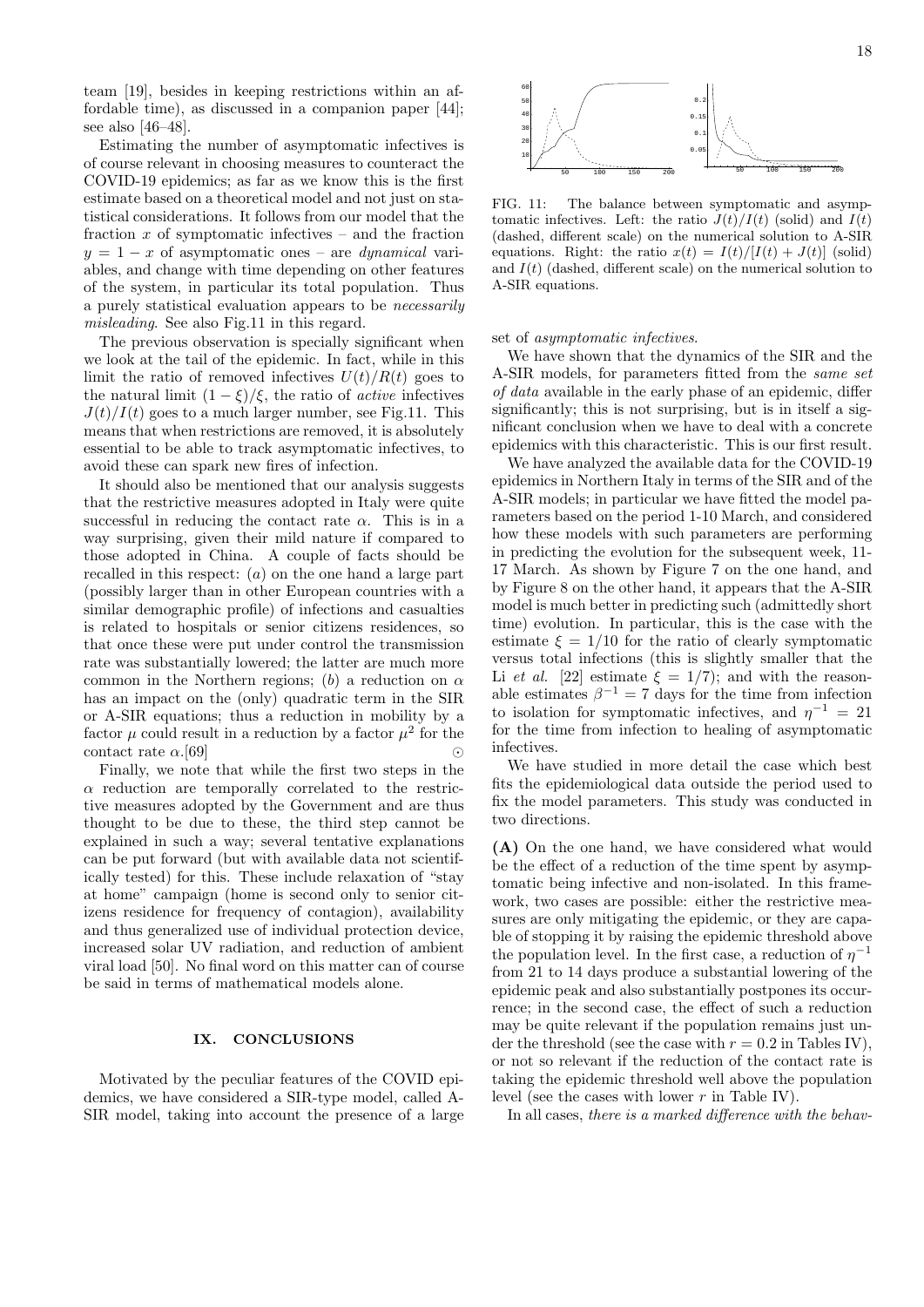**(B)** On the other hand, we have then considered how our model can describe the COVID-19 epidemic dynamic in Italy outside the time window used to fit the parameters. In this context, restrictive measures adopted in different stages have reduced the epidemic development, hence also altered the parameters – in particular, as the measures were essentially based on *social distancing*, the contact rate  $\alpha$ . We have seen that assuming the measures showed their effect after one week (in line with our estimate  $\beta^{-1} \simeq 7$ ) there is an estimate of their effect on the contact rate *α* which produces *a good agreement between the model and the data*.

This agreement depends on the chosen value for *ξ*, i.e. the ratio between symptomatic infections and total infections, and is quite good for  $\xi \simeq 1/10$  (confirming the early estimate by Vallance and Whitty [21]). It was stressed that this estimate of  $\xi$  is not of statistical nature, but follows instead from a theoretical model; this is specially relevant in that the same model shows that albeit the probability of symptomatic infection  $\xi$  is a constant, the different times for which symptomatic and asymptomatic infectives do take part in the epidemic dynamic makes that the fraction *x* of symptomatic over total infectives is a dynamical variable, and changes – even substantially – with time.[70]

We trust that our work shows convincingly the need to take into account the presence of asymptomatic infectives – and the longer time they spend before going out of the infective dynamics – when they are a substantial number; see also the Appendix and [51].

The ongoing COVID-19 epidemic taught us that there can be relevant epidemics with a large number of asymptomatic infectives; more detailed models can surely be cast, but the very simple model presented here is already sufficient to show that the standard SIR model is not a good guide in this case, as it leads to overestimate certain very relevant parameters and underestimate others.

A more detailed study of how different strategies to mitigate the epidemic may affect the A-SIR dynamics is presented in a related paper [44]; see also [47, 48].

#### **Acknowledgements**

I thank L. Peliti (SMRI), M. Cadoni (Cagliari) and E. Franco (Roma) for useful discussions. The paper was prepared over a (locked-in) stay at SMRI. The author is also a member of GNFM-INdAM.

# **APPENDIX A: A-SIR VERSUS SIR DYNAMICS, AND** *R*<sup>0</sup> **ESTIMATES**

The *basic reproduction number* (BRN) is a popular indicator for the speed of diffusion of an epidemic in its first stages [35–37]. This is usually denoted as  $R_0$ , but which here will be denoted as  $\rho_0$  (to avoid any confusion with the value of  $R(t)$  at  $t = 0$ ).

The BRN represents the average number of infections caused by a single infective; we want to discuss how the estimate of this can be flawed if one works with the SIR formalism in a situation where a large number of asymptomatic infectives is present, and hence better described by the A-SIR model; our discussion reproduces that in [51], and is given here for the sake of completeness.

# **1. The reproduction number and the SIR framework**

The extraction of the BRN from epidemiological data can be tricky, but its evaluation in terms of a model is much simpler. In fact, in this case  $S(t)$  can be considered, for small *t*, as constant, i.e.  $S(t) \approx S_0$ . The SIR equations reduce to linear ones, and in the very beginning (before any infective can be removed) the new infectives grow as  $dI/dt = \alpha S_0 I$ . Thus any infective produces  $\alpha S_0(\delta t)$  new infectives in a short time length  $\delta t$ . As each infective is active, on the average, for a time  $\beta^{-1}$ , this yields a first rough estimate

$$
\rho_0 \simeq \left( \alpha/\beta \right) S_0 = S_0/\gamma \ . \tag{A1}
$$

Obviously, as  $\beta^{-1}$  is not so small (of the order of days), we should look more carefully at the equation for  $I(t)$ , which can be solved and yields  $I(t) = \exp[\alpha S_0 t] I(0)$ . As each infective is active for an average time  $\delta = \beta^{-1}$ , this just reads

$$
I(\delta) = \exp\left[S_0/ga\right] I(0) . \tag{A2}
$$

The situation is slightly different if we take into account also the removal of infectives. With the same approximation  $S \approx S_0$  but with the full (1) equations, we get  $dI/dt = \alpha (S_0 - \gamma)I$  and hence

$$
I(t) \approx \exp[\alpha(S_0 - \gamma) t] I_0 := H(t) I_0.
$$

Considering again that an infective remains active for a time  $\delta = \beta^{-1}$  on average, the previous equation means that (on average) there will be  $\rho_0 = H(\delta)$  new infectives originating from a single one. From the previous expression for  $H(t)$  we easily get  $\rho_0 = \exp[(S_0/\gamma) - 1]$ .

If we are facing a pathogen for which there is no natural immunity in the population (e.g. a new virus),  $S_0 = N$ (the total population) and we get

$$
\rho_0 = \exp\left[\frac{N}{\gamma} - 1\right] \,. \tag{A3}
$$

Thus, evaluating  $R_0$  is in this case immediate if we know *γ*; and conversely if we are able to evaluate  $\rho_0$  by epidemiological data, then it is immediate to evaluate *γ* as

$$
\gamma = \frac{N}{1 + \log(\rho_0)} \tag{A4}
$$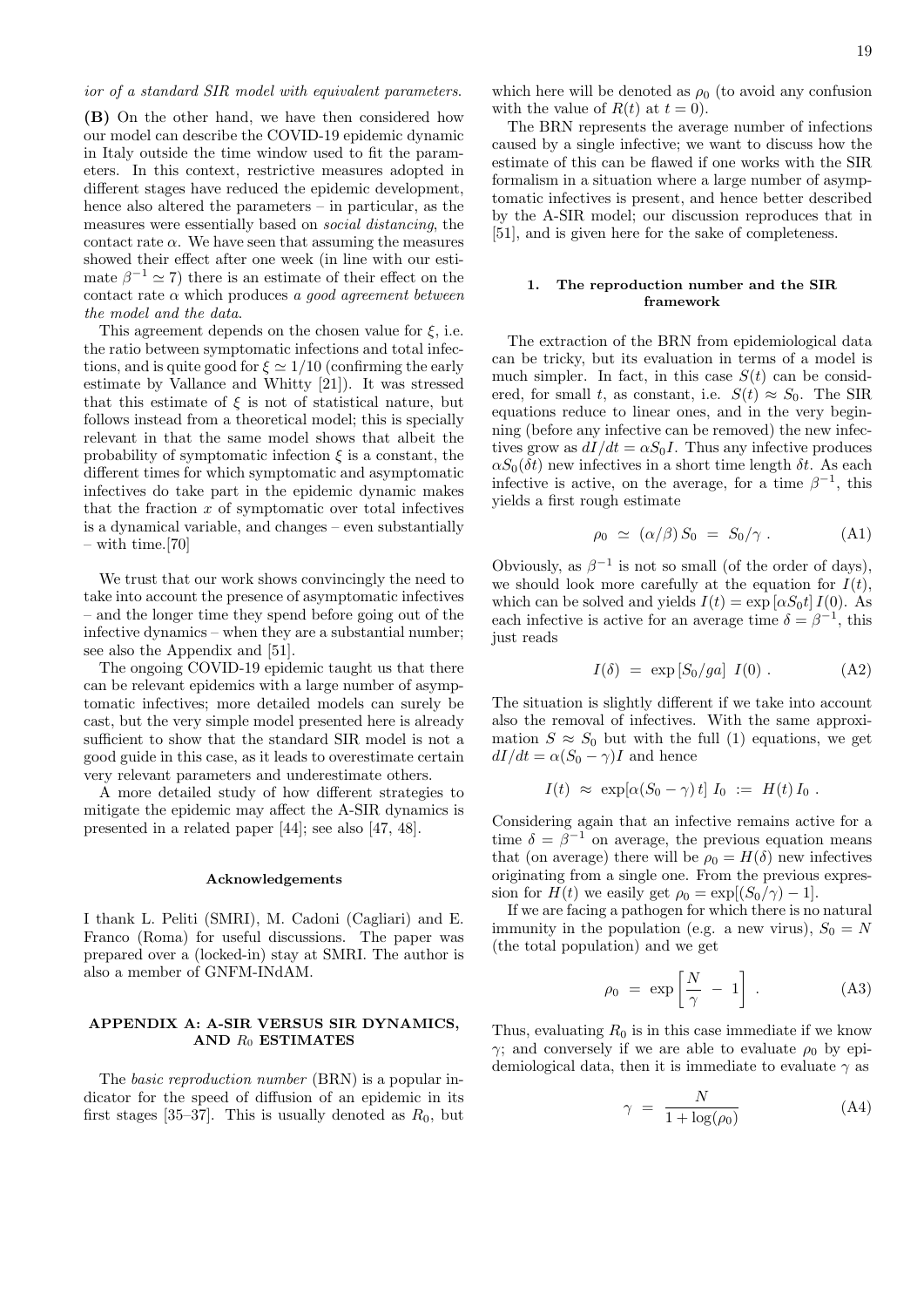(or a simpler formula if we adopt the earlier and simpler definitions for  $\rho_0$ , e.g. (A1) above).

The parameter  $\rho_0$ , and more generally  $\rho(t)$ , met a great favor in the general press, as it gives the impression to describe a complex phenomenon by a single number. As we mentioned above, evaluating  $\rho(t)$  from epidemiological data can be a tricky matter [35, 36], in particular if this is attempted without resorting to a specific model.

In this case too, using the SIR model without taking into account the presence of a large set of asymptomatic infectives leads to a wrong estimation of  $\rho$ , as we will see in a moment.

### **2. The reproduction number and the A-SIR framework**

With the A-SIR equations (30), the number of new infected per unit of time is  $\alpha S(I+J)$ , and in the early phase of the epidemic we can assume  $S \approx S_0$ , and infectives will grow as

$$
K(t + \delta t) = K(t) \exp[\alpha S_0 \delta t].
$$

Thus each infective will give origin in the time span *δt* to  $\exp[\alpha S_0 \delta t]$  new infectives. In order to know the BRN, we we should look at the *average infective time τ* in the early phase of the epidemic, and choose  $\delta t = \tau$ . At the beginning of the epidemic the ratio between registered and total infectives is simply

$$
x_0 \; := \; \frac{I_0}{I_0 + J_0} \; \simeq \; \xi \; , \tag{A5}
$$

while – as discussed above – in later stages the proportion between *I* and *J* changes, as individuals stay longer in the *J* class than in the *I* class.

The average removal rate for  $t \approx 0$  is thus

$$
B_0 = \xi \beta + (1 - \xi) \eta . \tag{A6}
$$

This means that each (symptomatic or asymptomatic) infective individual will give direct origin, across its infective and non-isolation period, not to  $\rho_0 = \exp[\alpha S_0/\beta]$  $\exp[S_0/\gamma]$  new infectives, but instead to

$$
\widehat{\rho}_0 = \exp[(\alpha/B)S_0] = (\rho_0)^{\beta/B} \tag{A7}
$$

- [1] M. Gandhi, D.S. Yokoe and D.V. Havlir, "Asymptomatic Transmission, the Achilles' Heel of Current Strategies to Control Covid-19" (Editorial), *N. Engl. J. Med.* 2020, doi: 10.1056/NEJMe2009758
- [2] M.M. Arons *et al.*, "Presymptomatic SARS-CoV-2 Infections and Transmission in a Skilled Nursing Facility", *N. Engl. J. Med.* 2020, doi: 10.1056/NEJMoa2008457
- [3] Y. Bai *et al.*, "Presumed Asymptomatic Carrier Transmission of COVID-19", *JAMA* **323** (2020), 1406-1407

new infectives. As  $\beta > B$ , this means that the actual basic reproduction number  $\hat{\rho}_0$  is larger – and possibly substantially larger – than the value  $\rho_0$  which would be estimated solely on the basis of registered infections.

A trivial computation on the basis of the values given above – i.e.  $\beta^{-1} \simeq 7$ ,  $\eta^{-1} \simeq 21$ ,  $\xi \simeq 1/10$  – provides

$$
\hat{\rho}_0 = (\rho_0)^{5/2} . \tag{A8}
$$

Recalling that the estimates of the COVID  $\rho_0$  on the basis of registered infectives are in the range  $\rho_0 \in (2.5 - 3.0)$ , this means that the actual BRN turns out to be instead in the range

$$
\widehat{\rho}_0 \in (10-15) . \tag{A9}
$$

This could explain why all Health Systems were surprised by the rapid growth of the number of COVID-19 infections; in fact, the presence of a large set of asymptomatic infectives was not realized when the epidemic attacked the first countries, and is becoming clearly established only now.

**Remark A.1.** In terms of the standard SIR model, our discussion shows that one should consider  $B_0$  – see eq.(A6) – rather than  $\beta$  in computing the BRN. This also explains the poor performance of the SIR model in fitting Italian epidemiological data with "medically reasonable" estimates for  $\beta$ ; in fact, considering the  $B_0$  value instead of *β* produces a good enough fit [48]. See also Remark 12 in this context. *⊙*

**Remark A.2.** On the other hand, it should be noted that according to Britton, Ball and Trapman [52] the herd immunity level for COVID-19 is substantially lower than the classical herd immunity level; this yields a nicer perspective for the future. *⊙*

**Remark A.3.** Note that eq.(A8) is obtained considering the A-SIR equivalent of eq.(A4). Had we stayed with the rough estimate (A1) (as in [51]), its A-SIR equivalent would have given  $\hat{\rho}_0 = (5/2)\rho_0$ , which means that the actual BRN is in the range  $\hat{\rho}_0 \in (6.25 - 7.5)$ , i.e. still<br>substantially higher that the SIR estimation of  $\rho_0$ . substantially higher that the SIR estimation of  $\rho_0$ .

- [4] H. Mason, "Pre- and asymptomatic individuals contribute up to 80% of COVID-19 transmission", *Univadis Medical News* 07/05/2020
- [5] N.W. Furukawa, J.T. Brooks and J. Sobel, "Evidence supporting transmission of severe acute respiratory syndrome coronavirus 2 while presymptomatic or asymptomatic", *Emerg. Infect. Dis.* 2020, https://doi.org/10.3201/eid2607.201595
- [6] Q. Li *et al.*, "Early transmission dynamics in Wuhan,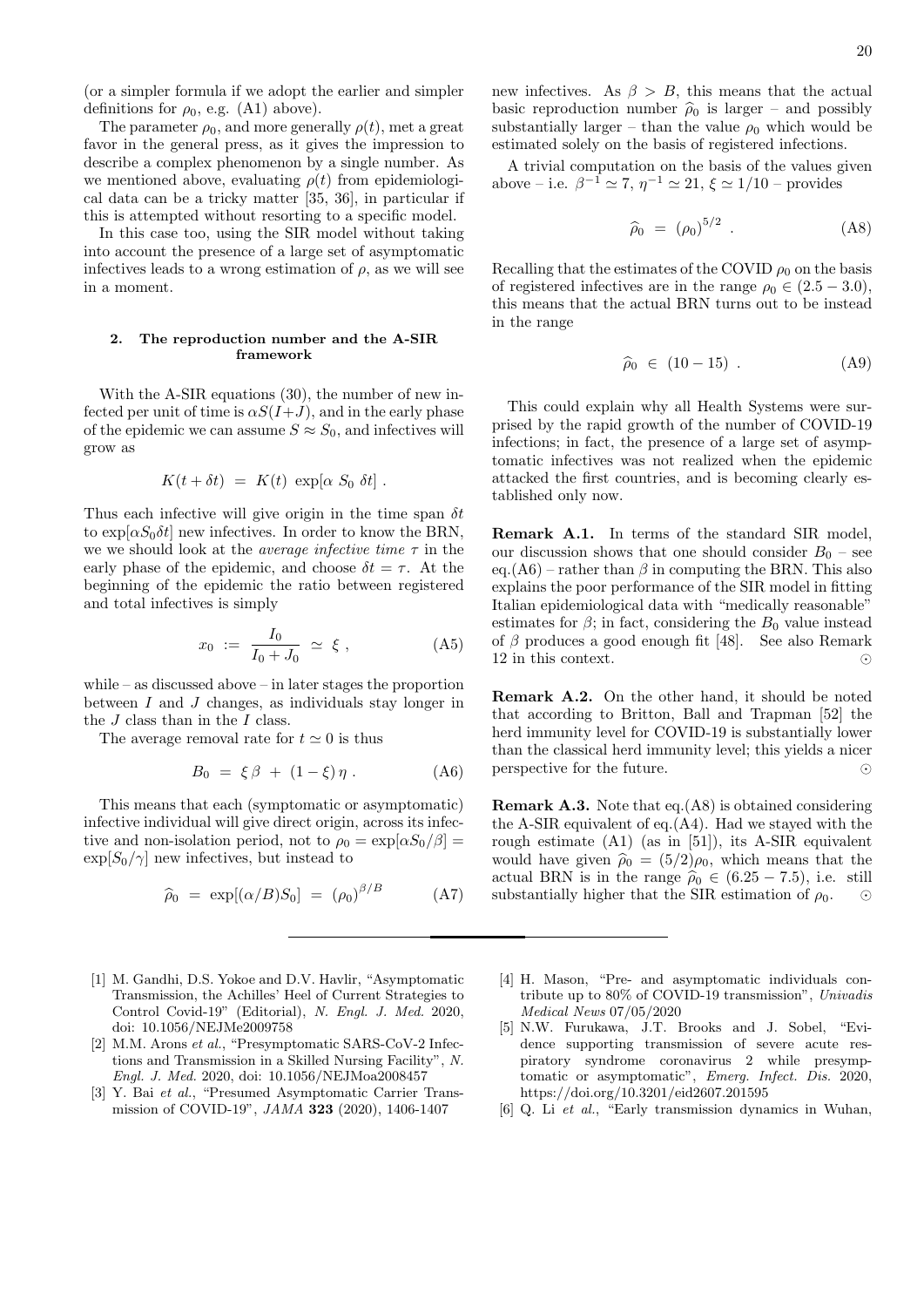China, of novel coronavirus-infected pneumonia", *N. Engl. J. Med.* 2020; doi:10.1056/NEJMoa2001316

- [7] X. Yu and R. Yang, "COVID-19 transmission through asymptomatic carriers is a challenge to containment", *Influenza Other Respir Viruses* 2020, doi: 10.1111/irv.12743
- [8] S. W. Park, D.M Cornforth, J. Dushoff and J.S. Weitz, "The time scale of asymptomatic transmission affects estimates of epidemic potential in the COVID-19 outbreak", medRxiv 2020.03.09.20033514; doi: https://doi.org/10.1101/2020.03.09.20033514
- [9] Y. Yang Yu *et al.*, "COVID-19 Asymptomatic Infection Estimation", doi: https://doi.org/10.1101/2020.04.19.20068072
- [10] M. Day, "Covid-19: four fifths of cases are asymptomatic, China figures indicate", *BMJ* **369** (2020), m1375; doi: 10.1136/bmj.m1375
- [11] T.A. Treibel *et al.*, "COVID-19: PCR screening of asymptomatic health-care workers at London hospital", *Lancet* May 08, 2020, doi: https://doi.org/10.1016/S0140-6736(20)31100-4
- [12] J. Zhang, S. Tian, J. Lou and Y. Chen, "Familial cluster of COVID-19 infection from an asymptomatic", *Critical Care* **24** (2020), 119; https://doi.org/10.1186/s13054- 020-2817-7
- [13] G. Gronvall, "Asymptomatic spread makes COVID-19 tough to contain", (John Hopkins University COVID resource); https://hub.jhu.edu/2020/05/12/gigi-gronvallasymptomatic-spread-covid-19-immunity-passports/
- [14] R. Zhou *et al.*, "Viral dynamics in asymptomatic patients with COVID-19", *Int. J. Inf. Dis.* (2020), at press; doi: https://doi.org/10.1016/j.ijid.2020.05.030
- [15] X. He, "Temporal dynamics in viral shedding and transmissibility of COVID-19", *Nature Medecine (Brief Communications)* **26** (2020), 672-675; https://doi.org/10.1038/s41591-020-0869-5
- [16] https://timesofindia.indiatimes.com/india/howasymptomatic-cases-fuelled-spread-ofcoronavirus/articleshow/75292506.cms
- [17] H. Nishiura *et al.*, "The rate of underascertainment of novel coronavirus (2019-nCoV) infection: estimation using Japanese passengers data on evacuation flights", *J. Clin. Med.* **9** (2020), 419; "Estimation of the asymptomatic ratio of novel coronavirus infections (COVID-19)", at press in *Int. J. Infect. Dis.* (2020)
- [18] K. Mizumoto, K. Kagaya, A. Zarebski and G. Chowell, "Estimating the asymptomatic proportion of coronavirus disease 2019 (COVID-19) cases on board the Diamond Princess cruise ship, Yokohama, Japan, 2020", *Euro Surveill.* **25** (2020), 2000180
- [19] E. Lavezzo *et al.*, "Suppression of COVID-19 outbreak in the municipality of Vò, Italy", medRxiv 2020.04.17.20053157
- [20] http://www.imperial.ac.uk/mrc-global-infectiousdisease-analysis/covid-19/
- [21] See e.g.: https://www.theguardian.com/world/2020/ mar/12/uk-governments-coronavirus-advice-and-whyit-gave-it ; https://www.ft.com/content/38a81588- 6508-11ea-b3f3-fe4680ea68b5 ; https://www.theguardian.com/politics/live/2020/mar/ 05/chief-medical-officer-chris-whitty-questioned-by-mpslive-news
- [22] R. Li et al., Substantial undocumented infection facilitates the rapid dissemination of novel coronavirus

(SARS-CoV2), *Science* (2020) 10.1126/science.abb3221

- [23] J. Lourenco *et al.*, "Fundamental principles of epidemic spread highlight the immediate need for large-scale serological survey to assess the stage of the SARS-CoV-2 epidemic", https://www.medrxiv.org/content/10.1101/ 2020.03.24.20042291v1
- [24] S. Flaxmann *et al.*, "Estimating the number of infections and the impact of non-pharmaceutical interventions on COVID-19 in 11 European countries", preprint http://www.imperial.ac.uk/ mrc-global-infectiousdisease-analysis/covid-19/report-13-europe-npi-impact/
- [25] W.O. Kermack and A.G. McKendrick, "Contributions to the Mathematical Theory of Epidemics", *Proc. R. Soc. Lond. A* **138** (1932), 55-83; *Proc. R. Soc. Lond. A* **141**  $(1933)$ , 94-122
- [26] H.W. Hethcote, "The Mathematics of Infectious Diseases", *SIAM Review* **42** (2000), 599-653
- [27] J.D. Murray, *Mathematical Biology. I: An Introduction*, Springer (Berlin) 2002
- [28] L. Edelstein-Keshet, *Mathematical Models in Biology*, SIAM 2005
- [29] N.F. Britton, *Essential Mathematical Biology*, Springer 2003
- [30] O. Diekmann and H. Heesterbeek, *Mathematical Epidemiology of Infectious Diseases:Model Building, Analysis and Interpretation*, Wiley 2000
- [31] R.M. Anderson and R.M. May, *Infectious Diseases of Humans: Dynamics and Control*, Oxford UP 1992
- [32] M.E.J. Newman, "Spread of epidemic disease on networks", *Phys. Rev. E* **66** (2002), 016128
- [33] A. Majumdar and A.Mehta, "Heterogeneous contact networks in COVID-19 spreading: the role of social deprivation", arXiv:2005.00491
- [34] M. Gatto *et al.*, "Spread and dynamics of the COVID-19 epidemic in Italy: Effects of emergency containment measures", *PNAS* **117** (2020), 10484-10491; https://doi.org/10.1073/pnas.2004978117
- [35] O. Diekmann, J.A.P. Heesterbeek and J.A.J. Metz, "On the definition and the computation of the basic reproduction ratio  $R_0$  in models for infectious diseases in heterogeneous populations", *J. Math. Biol.* **28** (1990), 356-382
- [36] K. Dietz, "The estimation of the basic reproduction number for infectious diseases", *Stat. Meths. Med. Res.* **2** (1993), 23-41
- [37] J.A.P. Heesterbeek, "A brief history of *R*<sup>0</sup> and a recipe for its calculation", *Acta Biotheoretica* **50** (2002), 189- 204
- [38] The Novel Coronavirus Pneumonia Emergency Response Epidemiology Team: "Vital Surveillances: The Epidemiological Characteristics of an Outbreak of 2019 Novel Coronavirus Diseases (COVID-19) – China, 2020", *China CDC Weekly 2020, 2(8): 113-122*.
- [39] https://www.who.int/docs/defaultsource/coronaviruse/who-china-joint-mission-on- covid-19-final-report.pdf
- [40] https://www.who.int/emergencies/diseases/novelcoronavirus-2019/situation-reports
- [41] http://www.protezionecivile.gov.it/ mediacomunicazione/comunicati-stampa
- [42] http://www.salute.gov.it/nuovocoronavirus
- [43] G. Giordano *et al.*, "Modelling the COVID-19 epidemic and implementation of population-wide interventions in Italy", Nature Medicine Letters, https://doi.org/10.1038/s41591-020-0883-7 (see also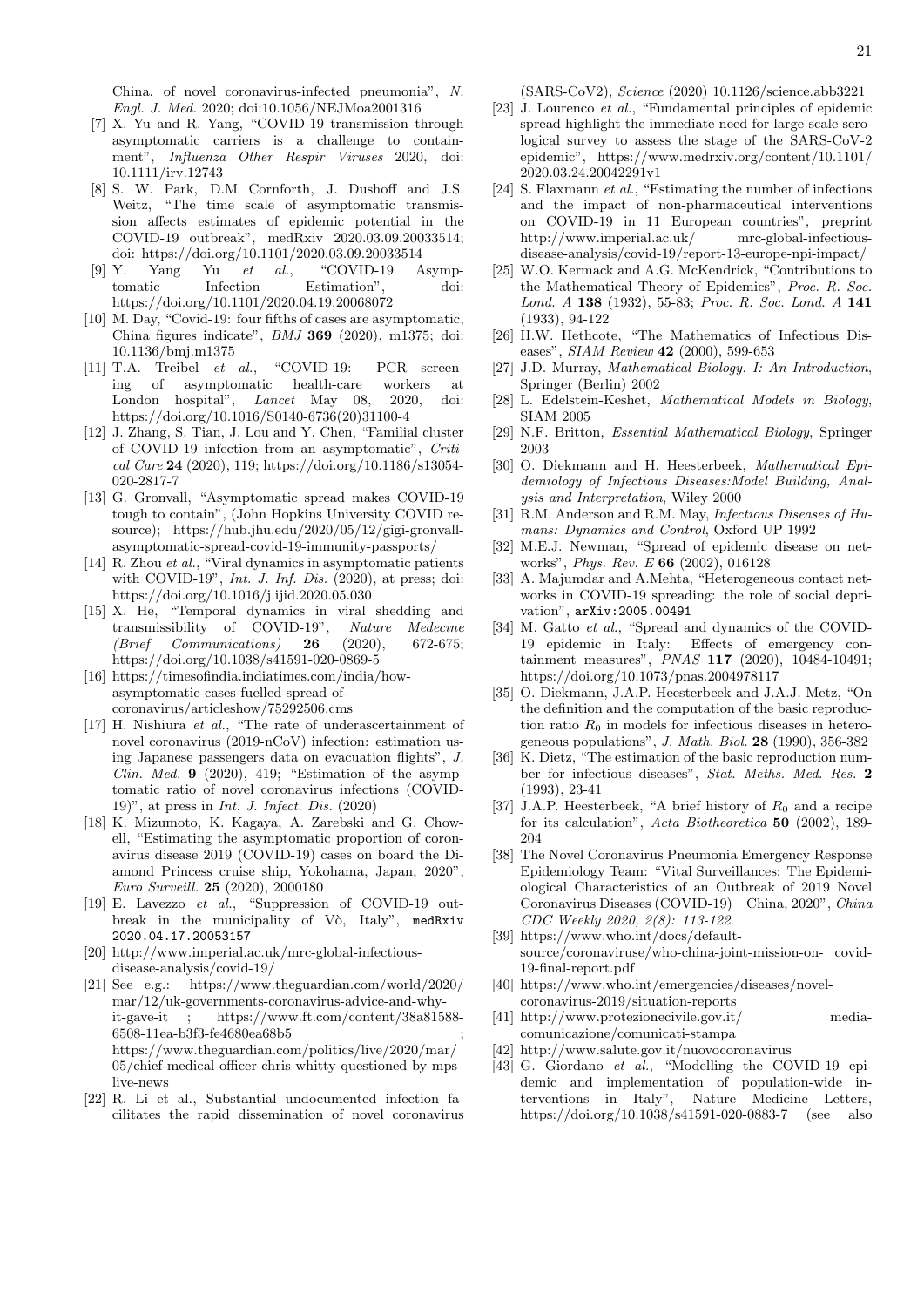arXiv:2003.09861)

- [44] G. Gaeta, "Social distancing versus early detection and contacts tracing in epidemic management", arXiv:2003.14102
- [45] G. Gaeta, "Data analysis for the COVID-19 early dynamics in Northern Italy", arXiv:2003.02062; "Data Analysis for the COVID-19 early dynamics in Northern Italy. The effect of first restrictive measures", arXiv:2003.03775
- [46] M. Cadoni, "How to reduce epidemic peaks keeping under control the time-span of the epidemic", arXiv:2004.02189
- [47] M. Cadoni and G. Gaeta, "How long does a lockdown need to be?", arXiv:2004.11633
- [48] M. Cadoni and G. Gaeta, "Size and timescale of epidemics in the SIR framework", arXiv:2004.13024
- [49] https://www.google.com/covid19/mobility/
- [50] M. Banerjee, A. Tokarev and V. Volpert, "Immunoepidemiological model of two-stage epidemic growth", *Math. Model. Nat. Phenom.* **15** (2020), 27; https://doi.org/10.1051/mmnp/2020012 ; see also arXiv:2003.14152
- [51] G. Gaeta, "Asymptomatic infectives and  $R_0$  for COVID", arXiv:2003.14098
- [52] T. Britton, F. Ball and P. Trapman. "The diseaseinduced herd immunity level for Covid-19 is substantially lower than the classical herd immunity level", arXiv:2005.03085
- [53] The health agencies have studied the diffusion of influenza over many years, and this presumably allows to reconstruct some features of the diffusion network (e.g. at department level); but surely the extraordinary alarm caused by COVID emergence has modified all kinds of interpersonal relations and all usual travel patterns among countries or among regions in the same country.
- [54] We stress that the parameters depend not only on the pathogen agent, but also on the social structure and organization of the country, e.g. on its population density, restrictive measures, and sanitary system; thus they are different in each country, and data for different countries can not be pooled together to have a wider statistics.
- [55] Albeit in the first stage it was believed that asymptomatic were not fully infectives, now they are thought to be so  $[1-16]$ .
- [56] A notable example of these more detailed models for COVID is provided by [43]. In our opinion keeping to a simple setting will help focusing on the essential mechanism at hand, albeit when facing a concrete epidemic the health authorities would probably prefer to follow a less generic model – if available, and if the available data are sufficient to reliably fit all the many parameters appearing in it.
- [57] Note that if we use the alternative formulation (34), setting  $S \simeq S_0$  still leaves us with nonlinear equations.
- [58] Which we repeat here for convenience of the reader:  $R(t) \simeq r_0 + r_1 t + (1/2) r_2 t^2$ ,  $\log[R(t)] \simeq A + Bt + (1/2)Ct^2$ .
- [59] The title of the Section refers to the fortunate slogan proposed in the COVID-19 context. Much before this slogan was proposed, this approached was followed (in a lowtech mode) by the Padua group to tackle the COVID-19 epidemics in the field in Vò Euganeo and then in Veneto, with remarkable success [19].
- [60] More precisely, Fig.5 displays a reduction of the *symptomatic* epidemic peak – which is the relevant one in

terms of charge on the health system – but the plot for the total infected would be analogous, except of course for a different scale.

- [61] Due to a leak of information, a number of people fled from the most affected area before the prohibition to do so went into effect; this has most probably pushed the spreading of the infection in different regions, but luckily the Southern regions, which were expected to be heavily affected by this, in the end were only marginally touched.
- [62] Note however that here the fit has not the goal to provide an analytical description of  $R(t)$  for a larger interval of time, but only to estimate some parameters for the nonlinear SIR or A-SIR equations.
- [63] More precisely, this would be the time until the viral load becomes too low to infect other individuals. From this point of view, different attitudes exist in different countries, also concerning isolation requirements. E.g., in Italy patients who tested positive but with little or light symptoms and are thus isolated at their home, are required to remain isolated until testing negative in *two* swab tests, while in Germany and other countries, they are automatically authorized to leave home after 14 days.
- [64] This even disregarding the fact that at the peak of the epidemic the medical system was completely overwhelmed in several Departments – especially in Lombardia – and action was delayed.
- [65] We recall anyway that when this was conducted in the small community of Vo' Euganeo, the study led to a change in our basic understanding of the COVID spreading [19].
- [66] We have also conducted a detailed study of the case  $\xi =$ 1*/*7, as suggested by Li *et al.* [22]; but the agreement with epidemiological data is definitely less good than for  $\xi = 1/10$  and hence these simulations will not be shown.
- [67] This was in particular true at the beginning of the COVID epidemic in Italy, when the amplitude of the asymptomatic infections was not realized; in fact,the WHO report on China was not alerting about the relevance of the phenomenon, and this was realized only after the study of the Padua group [19]. See also [1, 4, 8– 10, 13]
- [68] It could depend on genetics, and thus differ in different continents, but for a given country it cannot be altered, as far as we know at the moment. Needless to say, if a medical treatment preventing the insurgence of symptom would become available, it would alter  $\xi$  but at the same time it would to a great extent solve the COVID problem.
- [69] In this respect, it should be mentioned that Google has provided data analyzing the reduction of mobility in different contexts for different countries [49]. These are difficult to compare across countries, as the restrictions have not been the same in different countries; there is however a homogeneous sector, as in all countries the access to food and medicine shops remained unrestricted. In these sector, according to the Google data for March, Italy is – among the large European countries severely affected by COVID – the one where the reduction in this sector was more marked. We have indeed -85% for Italy, -76% for Spain, -62% for France, -51% for Germany, - 46% for Great Britain. Thus the reduction of  $\alpha$  could be not only, or not so much, due to the governmental measures, but to the more prudent attitude of citizens.
- [70] In this respect, it should be mentioned that recently several Groups have suggested the fraction of detected in-